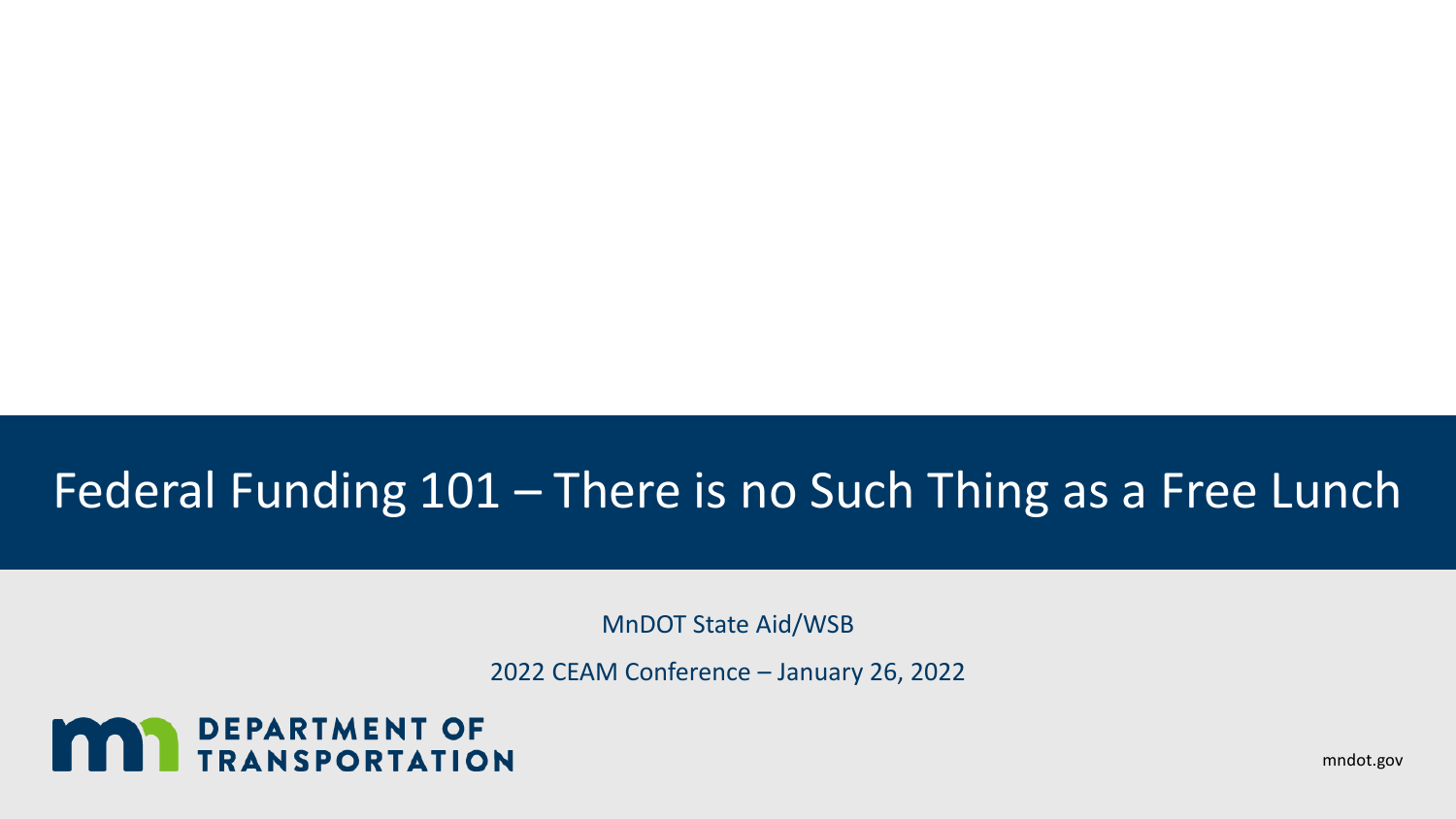

## **Topics**

# Planning for Funding Once You Get Funding Common Problems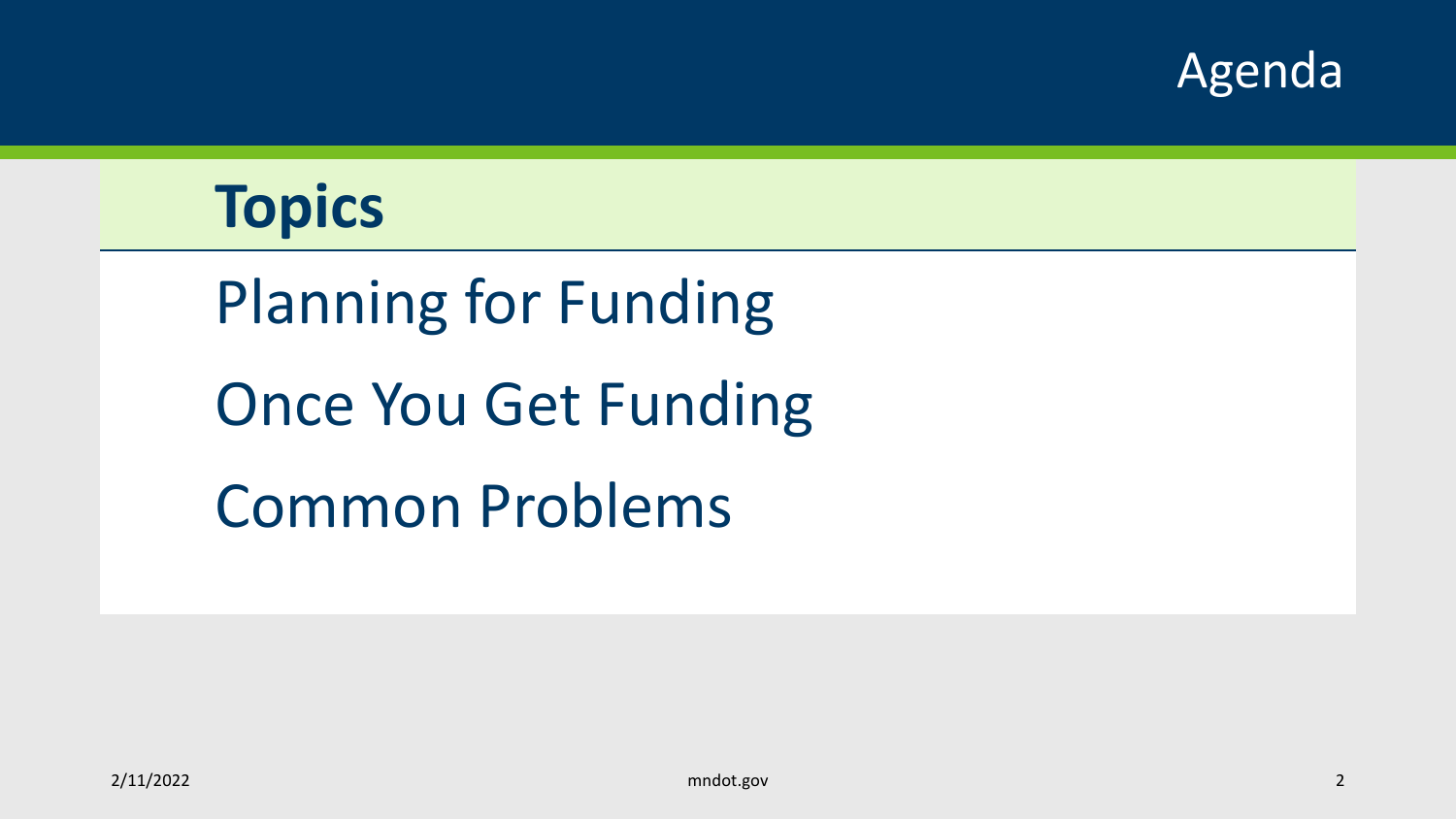

## Planning for Funding

Jack Corkle – WSB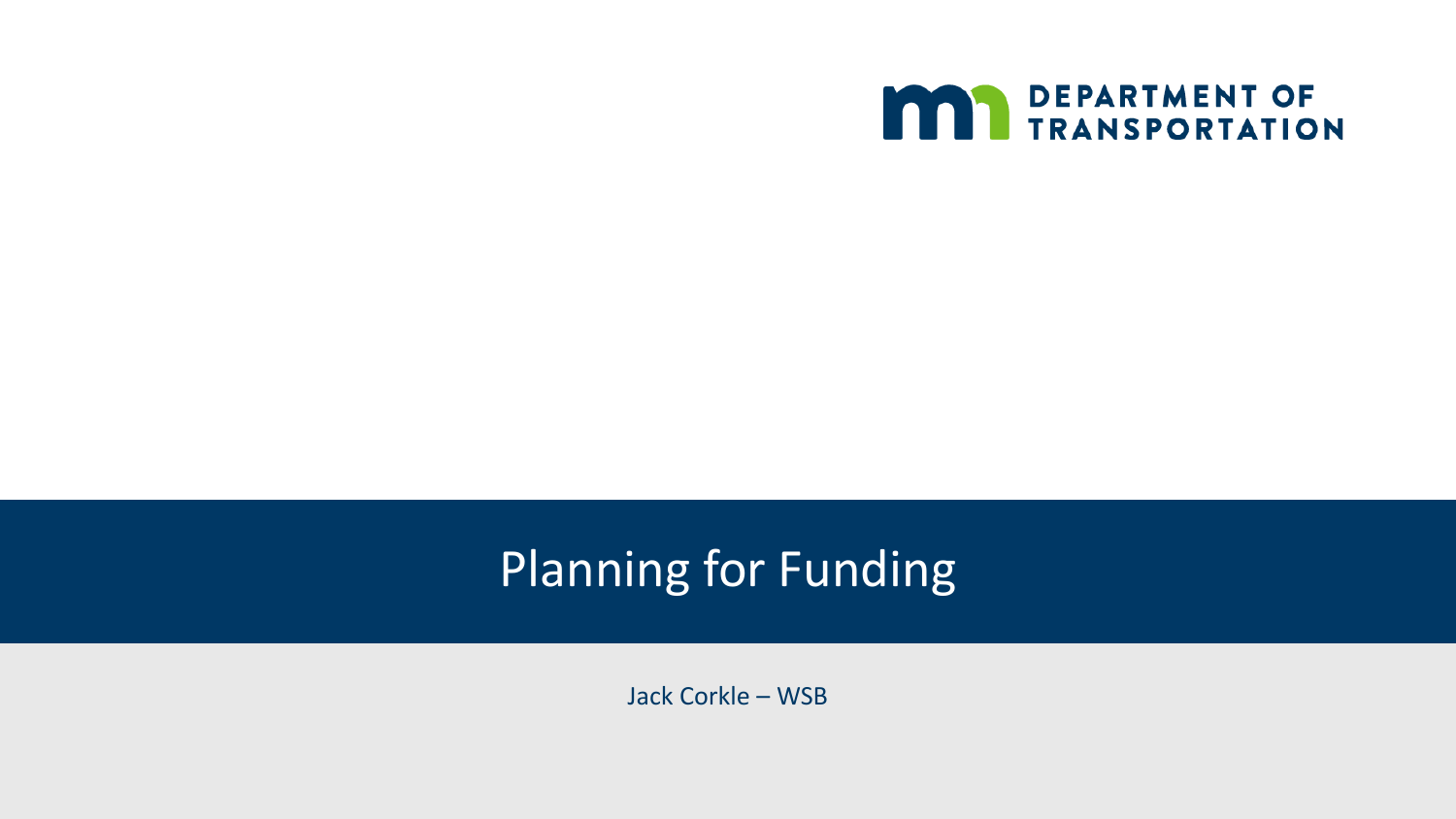## Planning for Federal Funding - Grants

- Understand what you want to apply for, how much it will cost, and that there is support for the project
	- Think through what the project limits should be do they make sense?
	- Think through what improvements you want see if the grant covers those items
	- Will you have to acquire property in order to build the project?
	- Can you afford the grant match?
	- Have you got enough time to meet the grant requirements?
	- Do you have enough staff/the correct staff to deliver the project?
	- Does your community and/or elected officials support the project?
	- Does the project involve coordination with the railroad?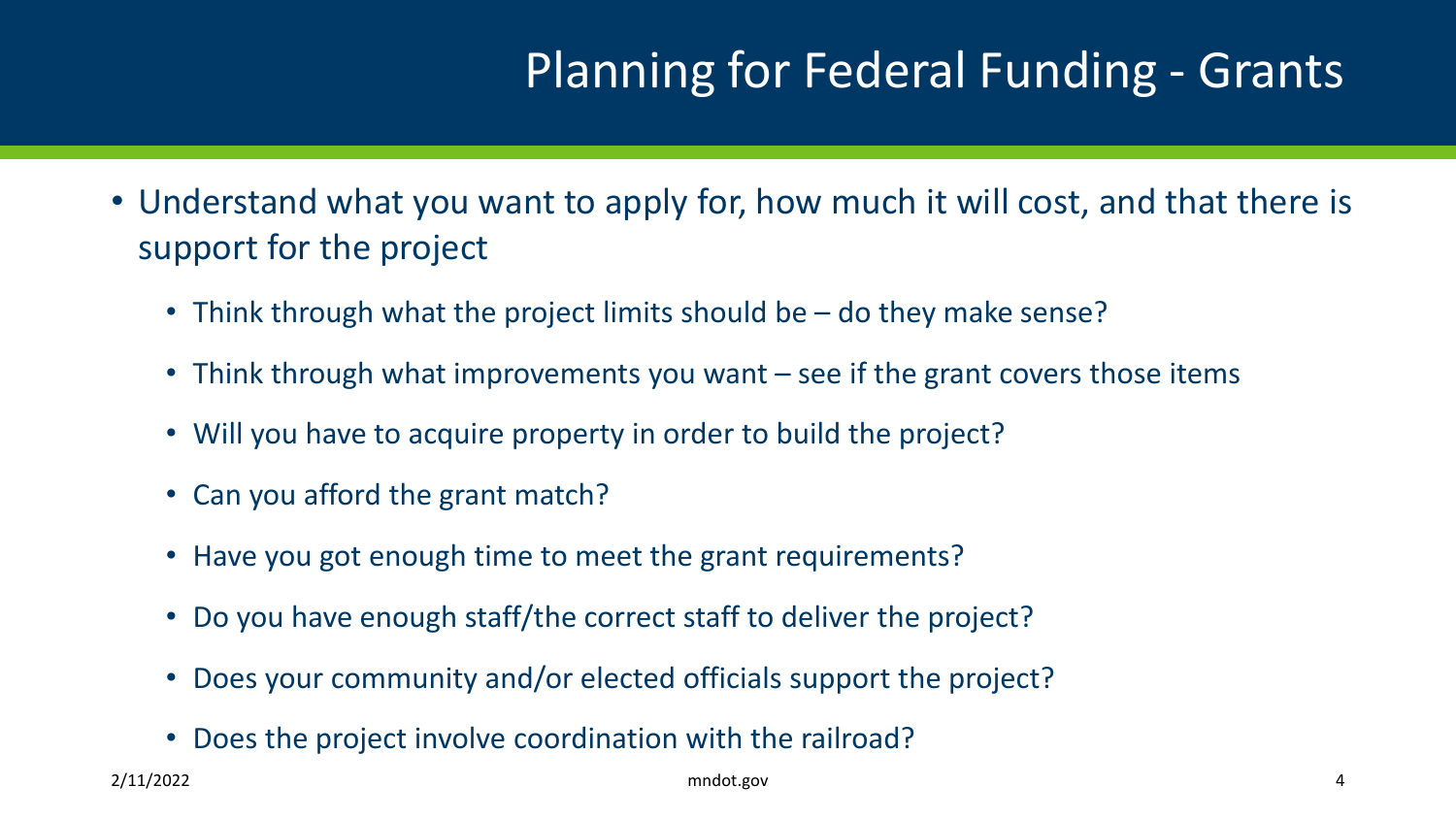## Planning for Federal Funding - Grants

- Is your project in an adopted plan?
	- Most grants require projects to be in an adopted plan prepare ahead for the projects you want to pursue
- Does your agency have an ADA transition plan?
	- Many grants require agencies to have an adopted ADA transition fund to receive federal funding
- Review grant requirements and conditions
	- Construction dollars are for construction they are not for engineering, right of way, etc.
	- Understand any penalties/impacts for failing to meet grant requirements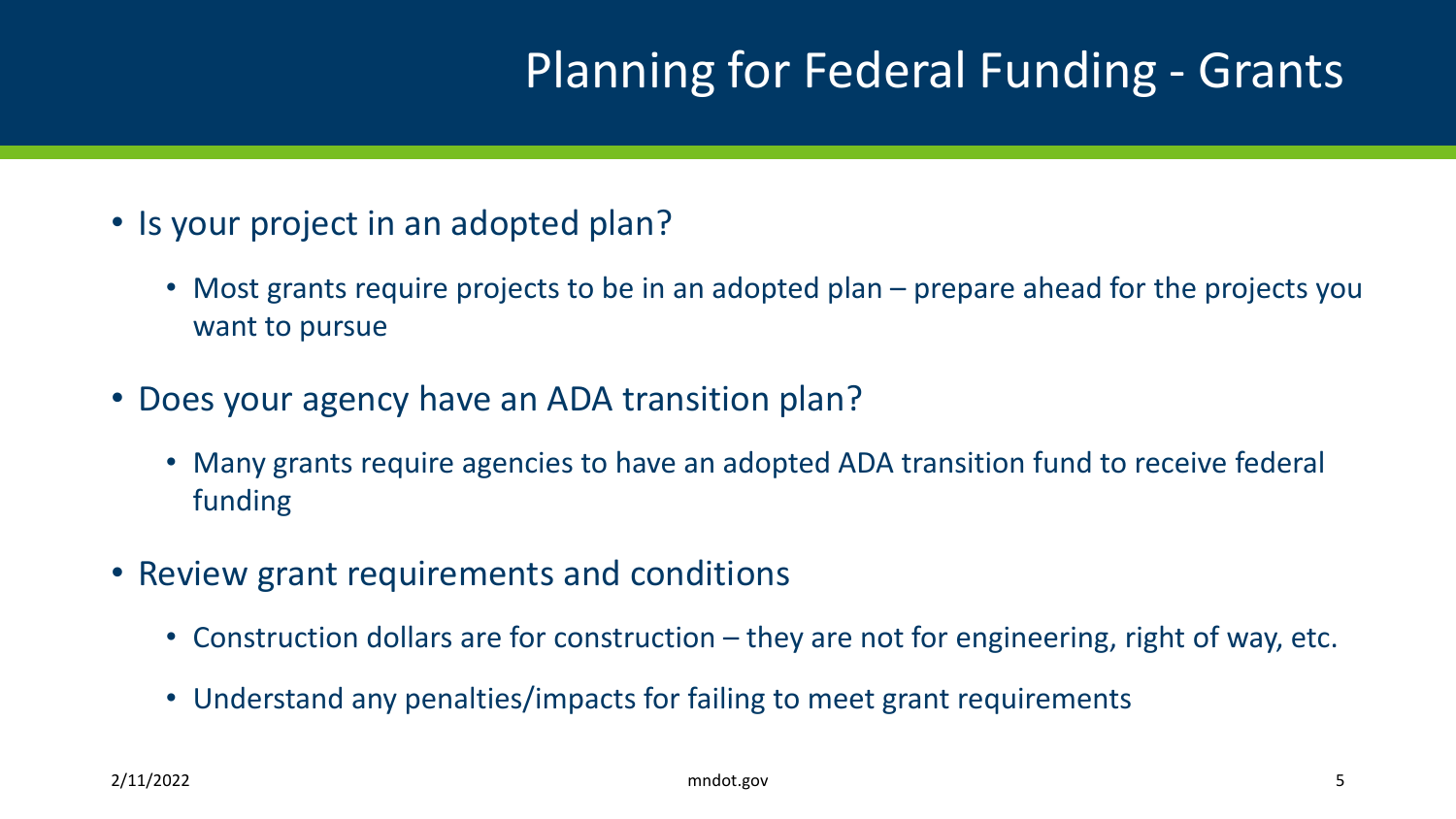

#### Once You Get Funding

Elisa Bottos, Colleen Brown, and Sulmaan Khan – MnDOT State Aid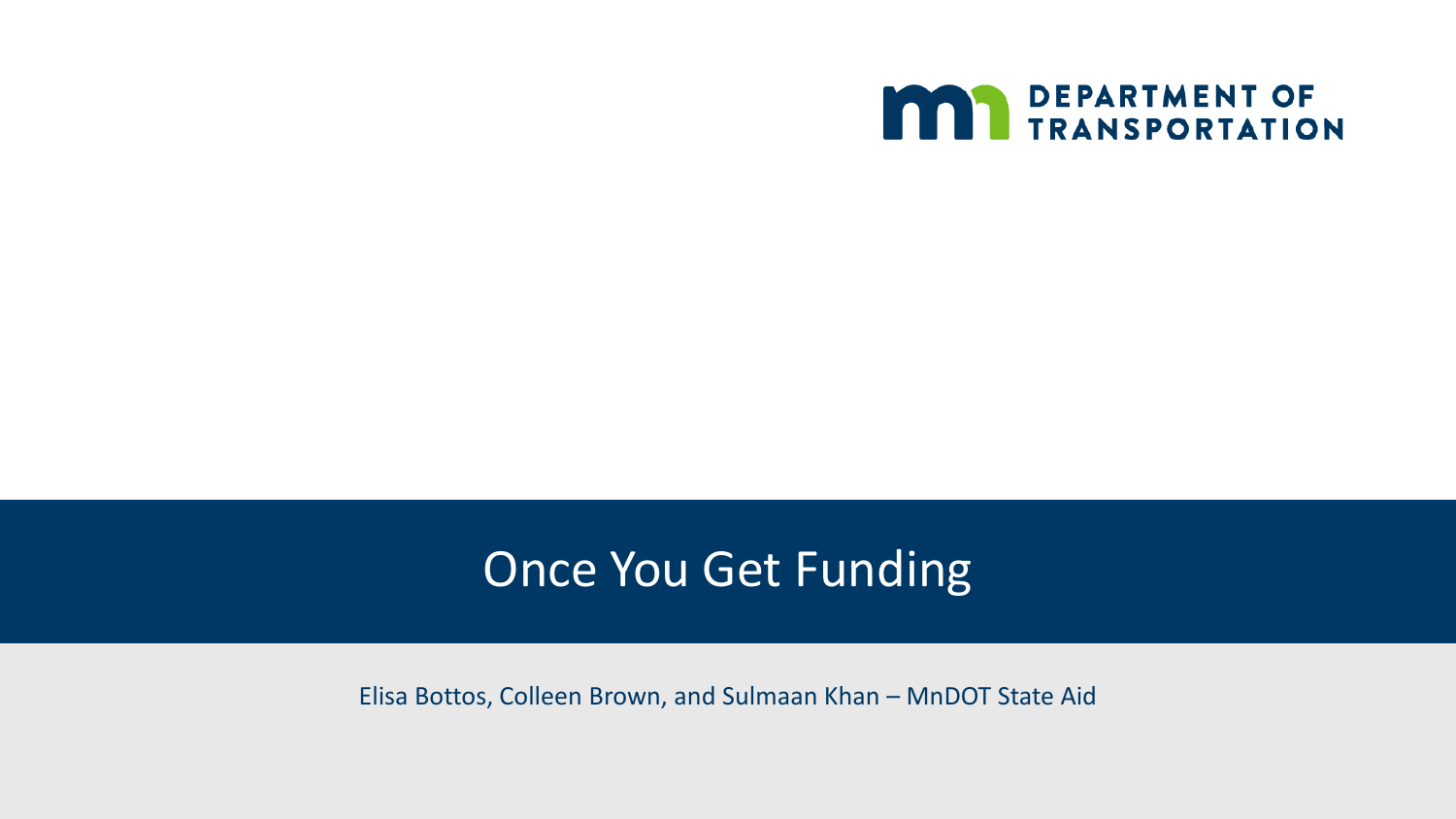

- Hold
- Hold 2
- Hold 3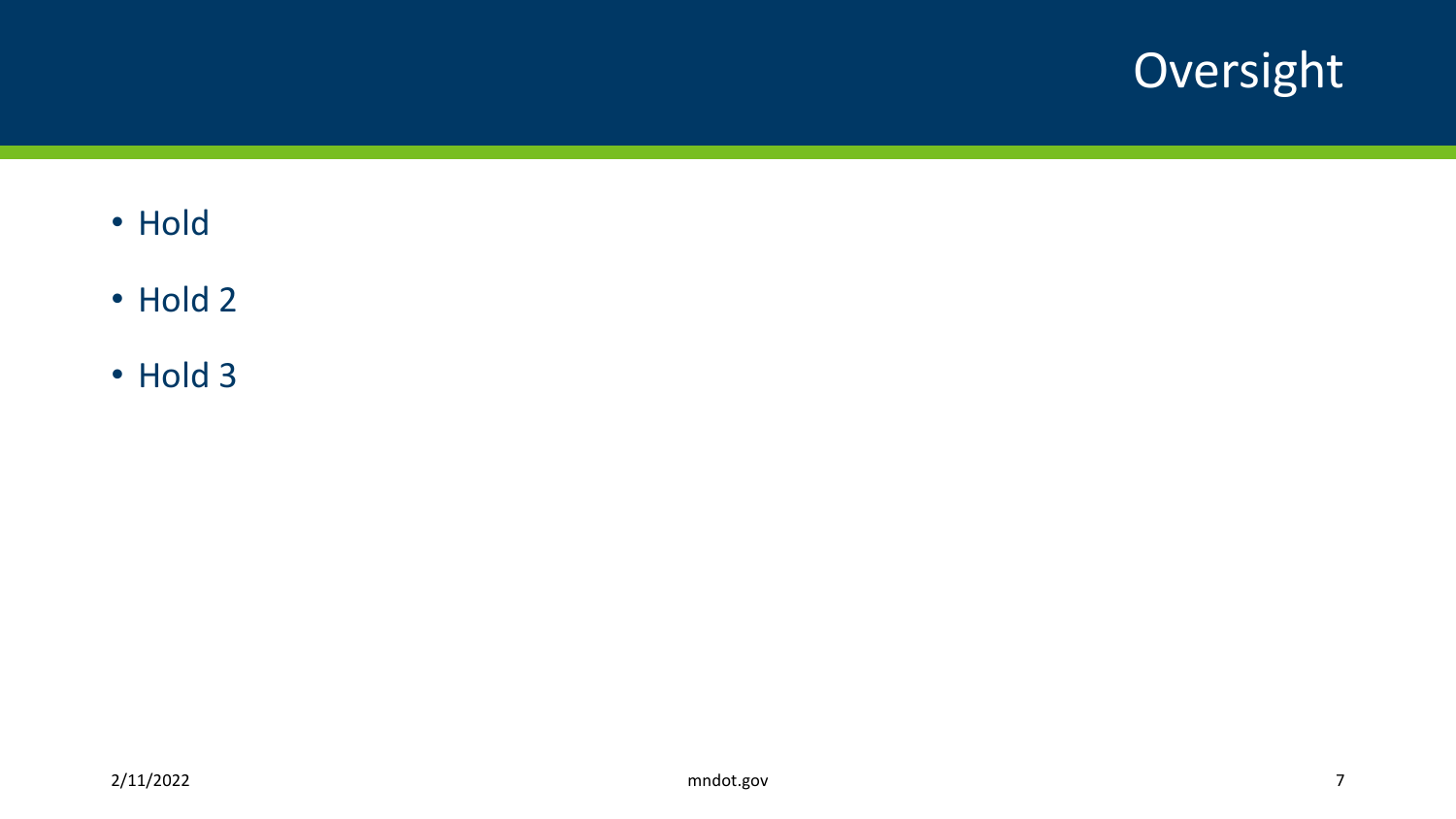#### General

- Hold
- Hold 2
- Hold 3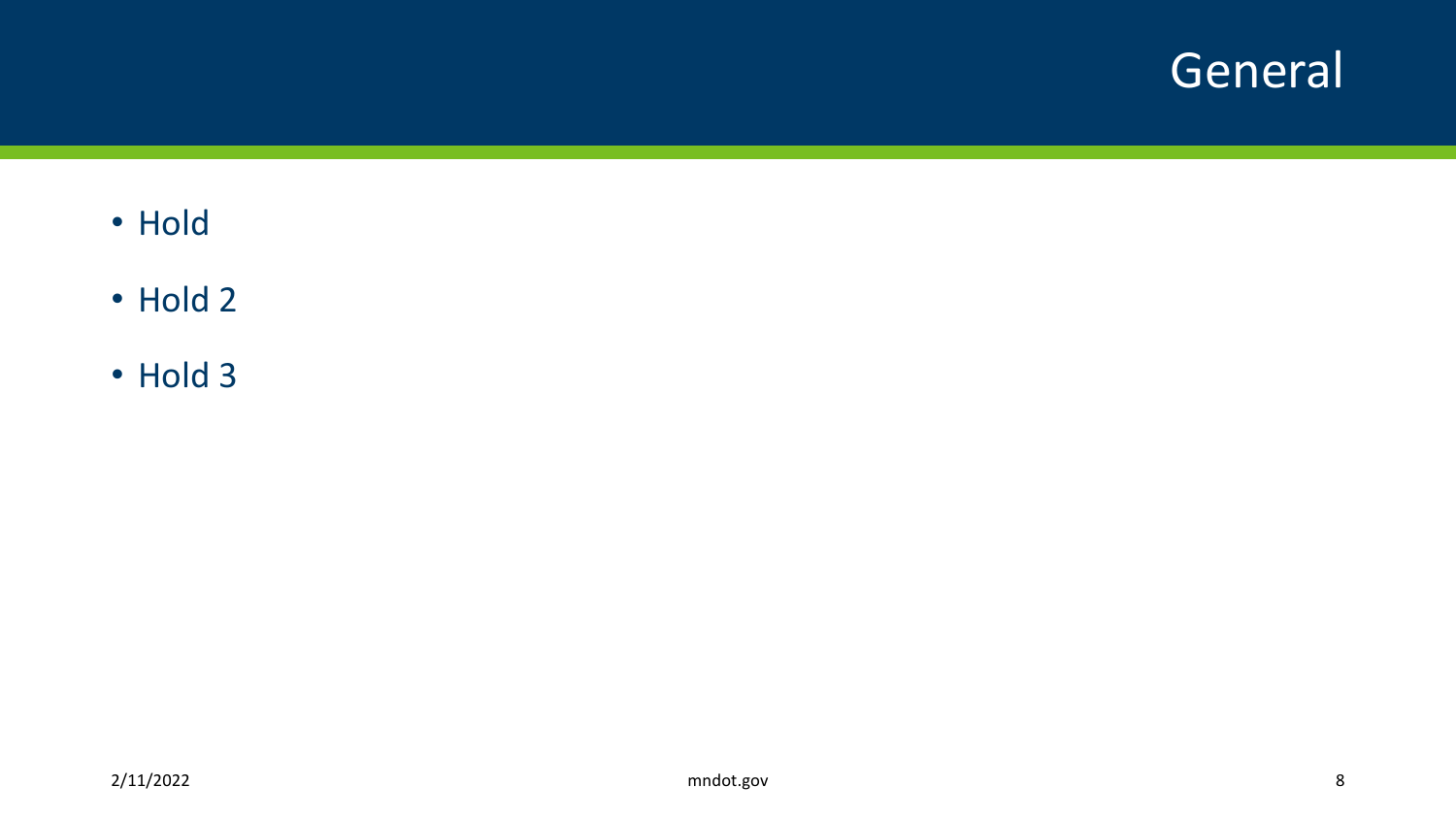

- Hold
- Hold 2
- Hold 3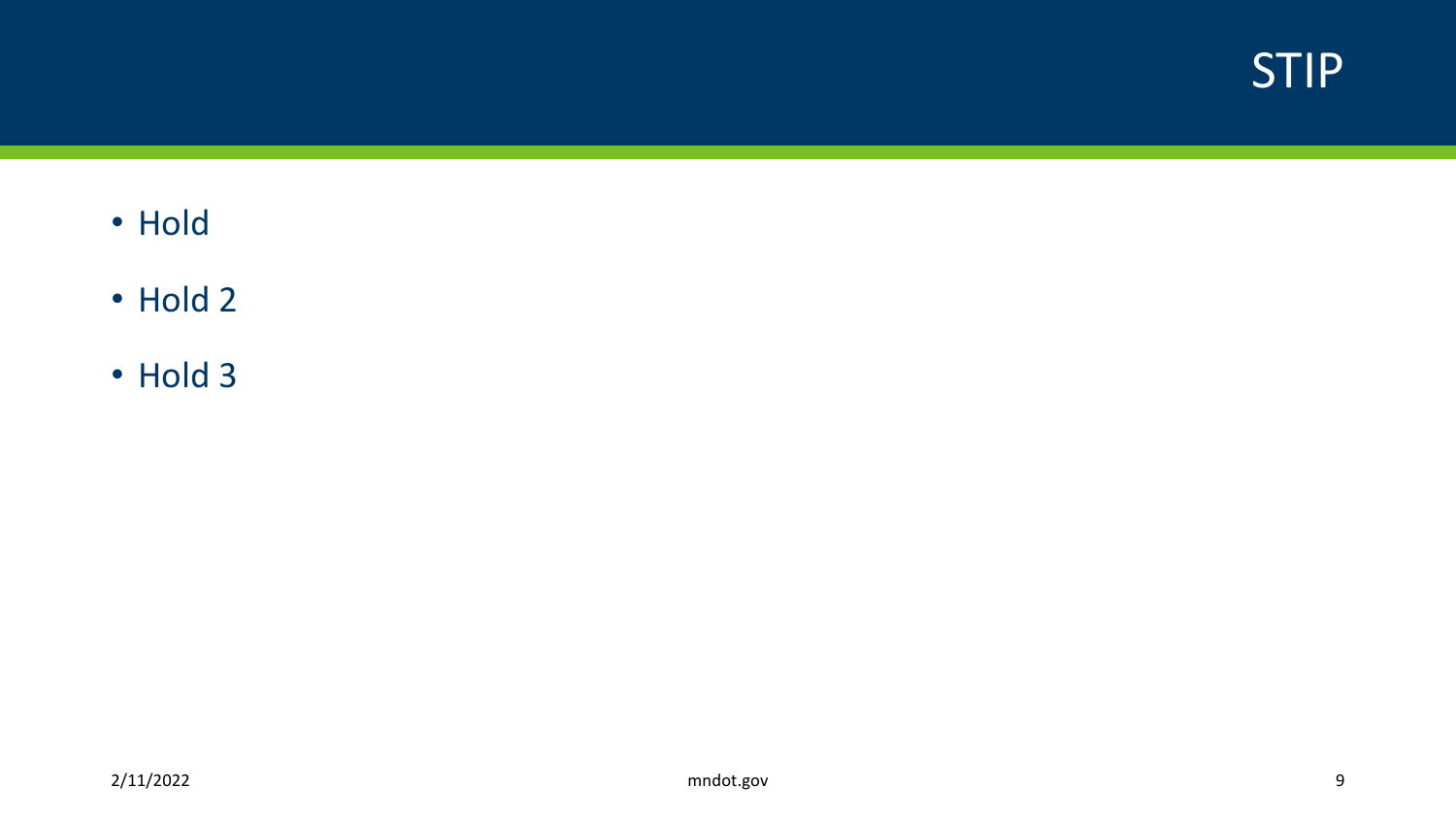

- The elements of the National Environmental Policy Act (NEPA) include:
	- Assessment of **social, economic, and environmental impacts** of a proposed action or project
	- Analysis of a **range of reasonable alternatives** to the proposed project based on the defined purpose and need
	- Consideration of appropriate **avoidance, minimization, and compensation** impact mitigation measures
	- Coordination and consultation with **interagency partners**
	- **Public involvement**
	- **Documentation** and disclosure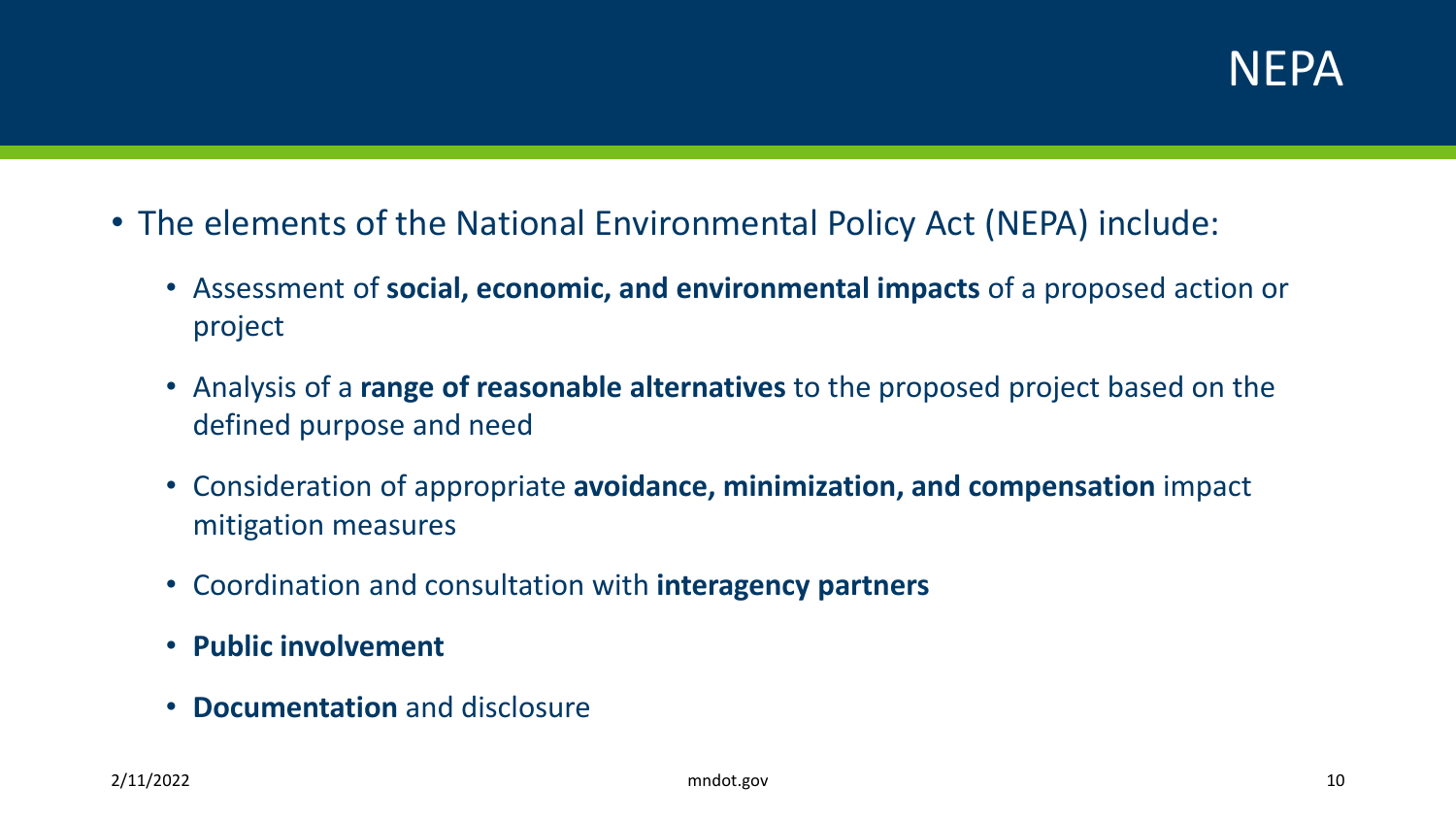- Categorical Exclusion (CE) Category of actions which do not individually or cumulatively have a significant impact on the environment
- Environmental Assessment (EA) Done when the significance of impacts for a project is uncertain. If it is found that significant impacts will result, an EIS should be prepared.
- Environmental Impact Statement (EIS) Prepared for projects where it is known that the project will significantly affect the environment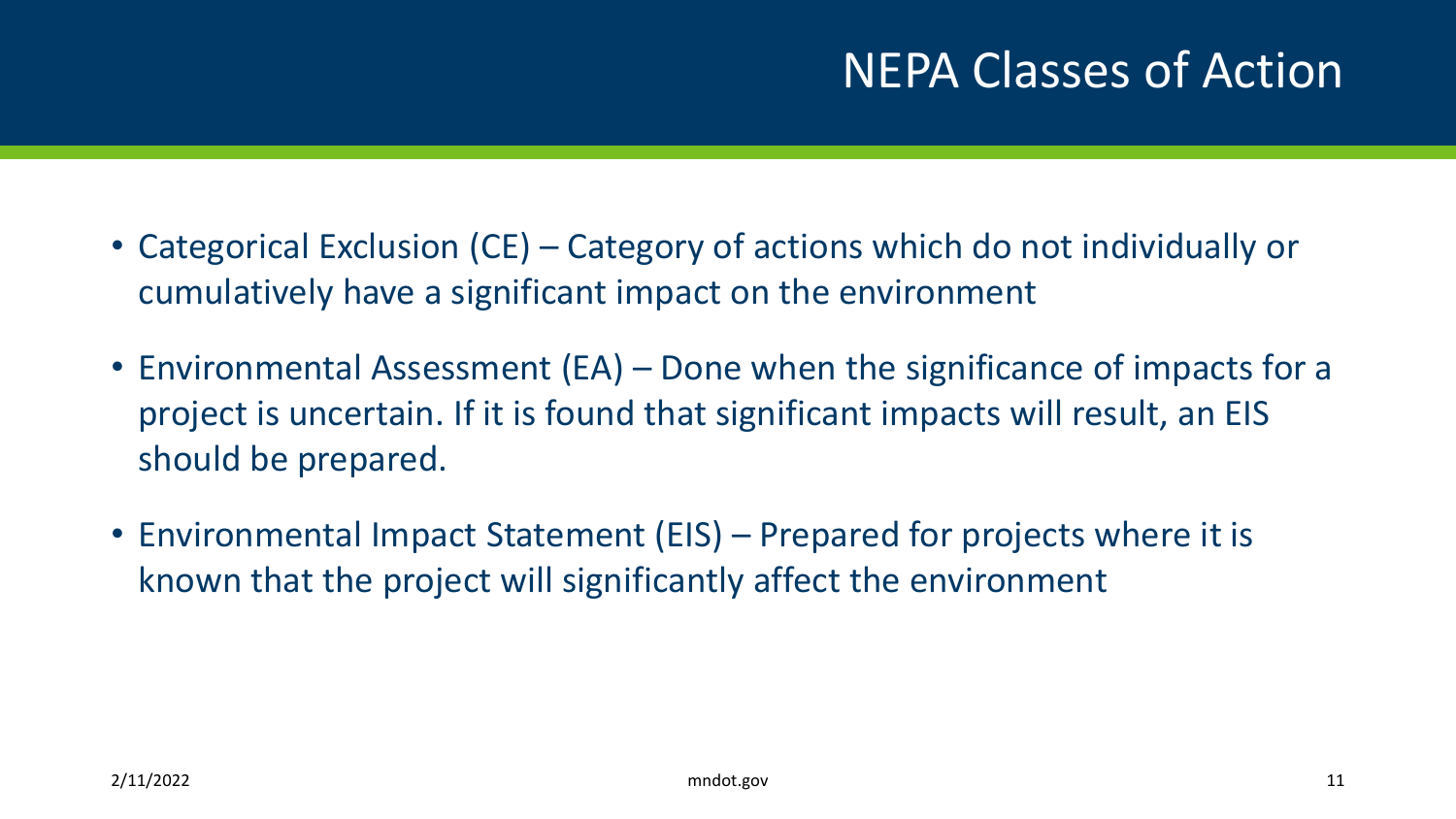#### NEPA Public Involvement

- Includes:
	- **Early and continuing opportunities during project development for the public** to be involved in the identification of social, economic, and environmental impacts as well as impacts associated with relocation of individuals, groups, or institutions
	- **Opportunities for hearings** for projects which require significant amounts of right of way, substantially changes the layout or functions of connecting roadways or the facility being improved, has a substantial adverse impact on abutting property, or otherwise has a significant social, economic, environmental or other effect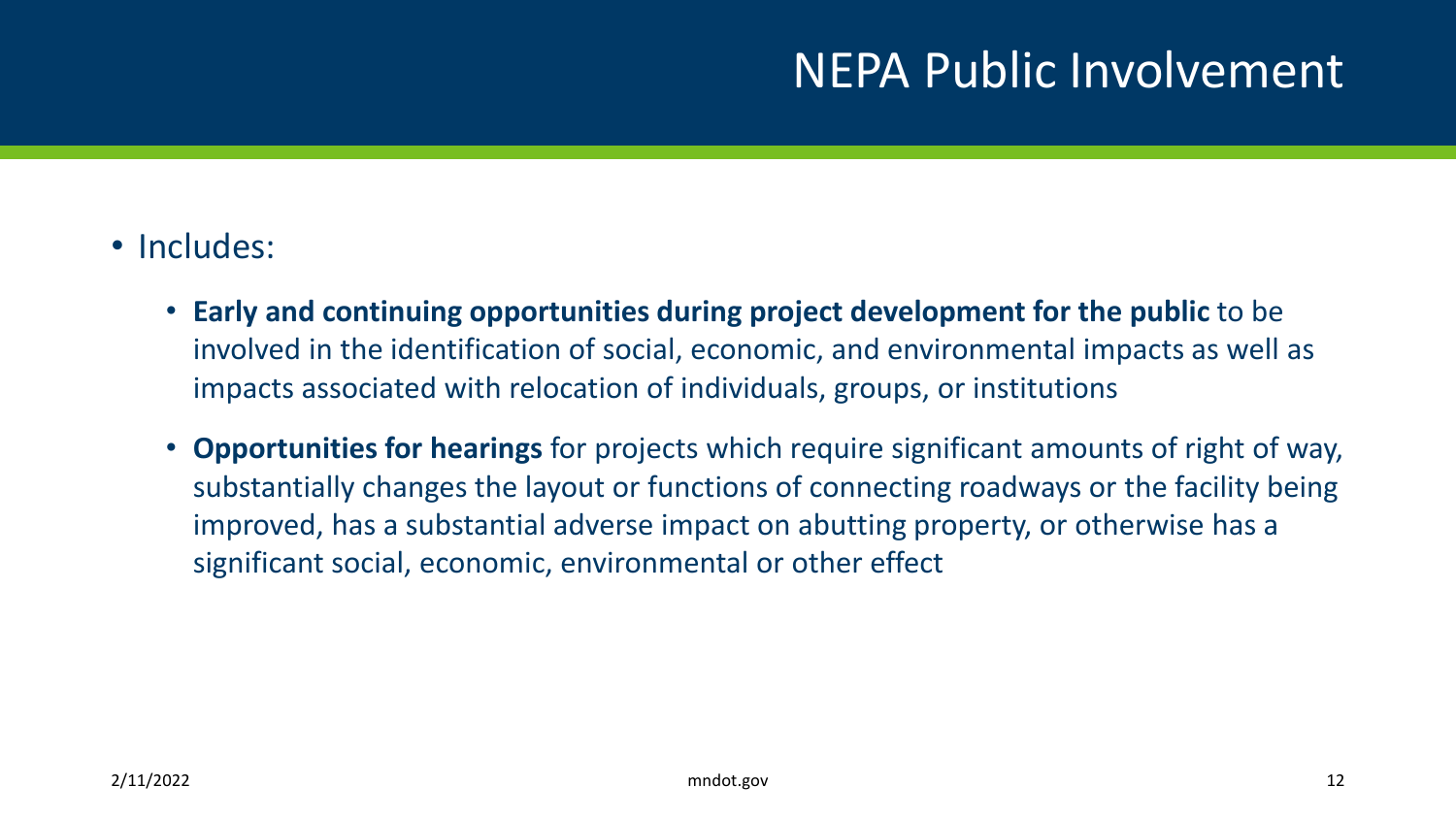- Communication and collaboration with Federal, state, and local partners
- Partnerships with tribal governments, businesses, transportation and environmental interest groups, resource and regulatory agencies, affected neighborhoods, and the public
- Ensure that those historically underserved by the transportation system, including minority and low-income populations, are included in outreach
- Actively involve partners and all affected parties in an open, cooperative, and collaborative process beginning at the earliest planning stages and continuing through project development, construction, and operations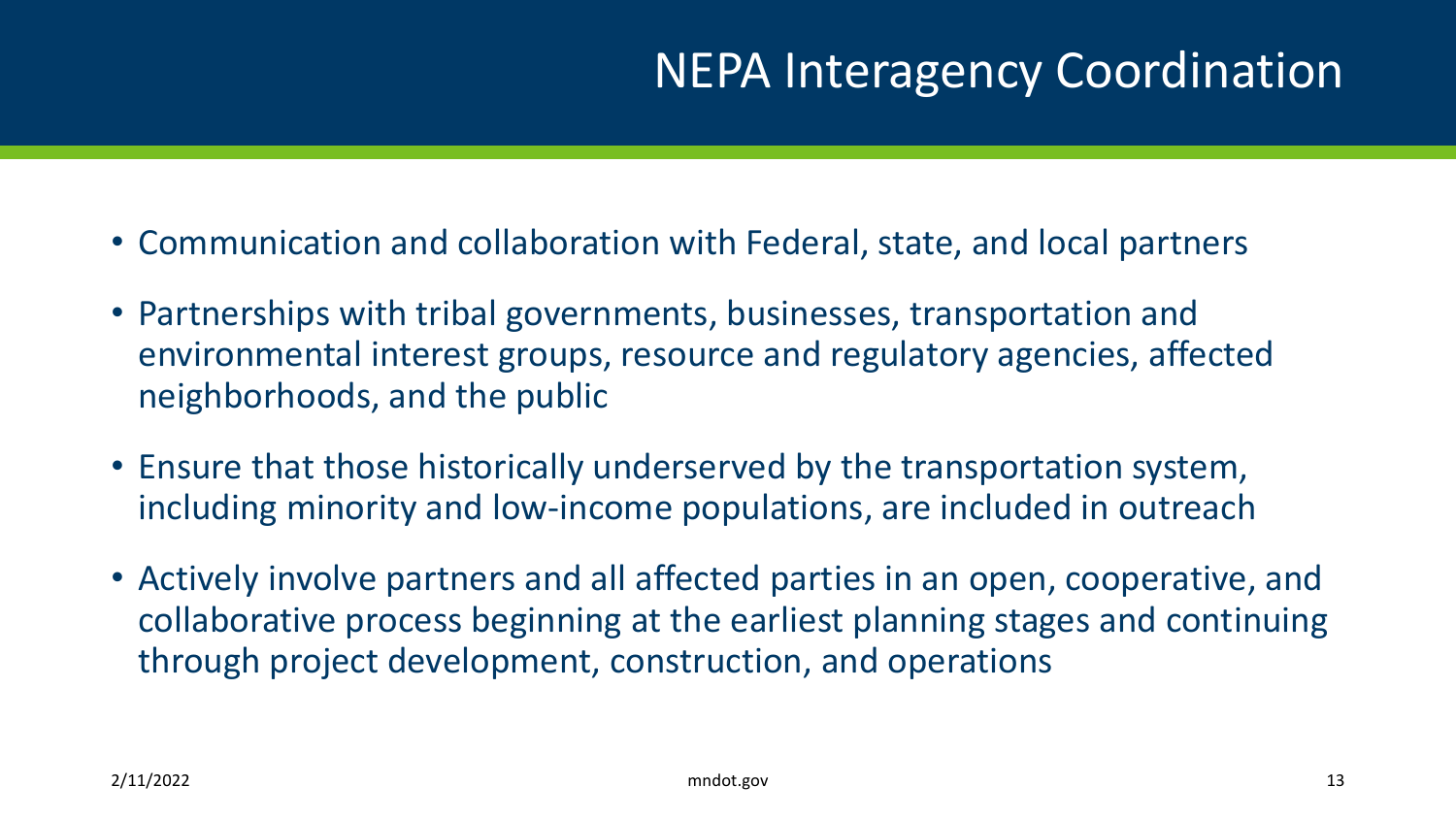- Since projects vary in type, size and complexity, and potential to affect the environment, the three classes of action (CE, EA, EIS) are allowed and determine how compliance with NEPA is carried out and documented
- Majority of projects that State Aid processes fall under the CE class of action
- State Aid often refers to CE documents as project memos, or PMs
- Document templates and guidance on the NEPA documents that come through State Aid can be found on our website: <http://www.dot.state.mn.us/stateaid/environmental-forms.html>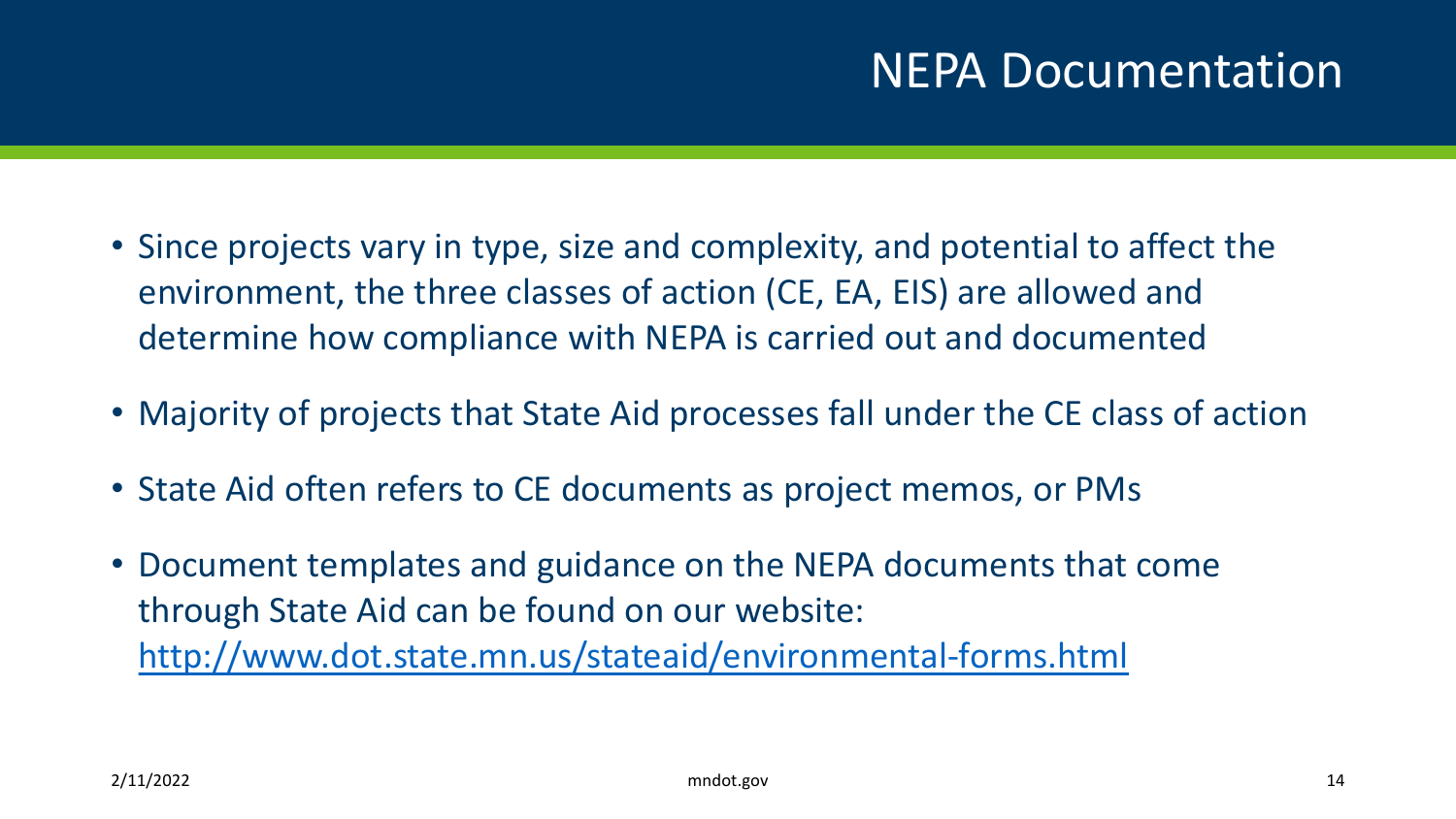## Federal Laws Covered Under NEPA

- Section 4(f) park & rec land protection
- Section 6(f) LAWCON Fund Act compliance
- Section 106 historic preservation
- Section 7 threatened & endangered species
- Migratory Bird Treaty Act
- Bald and Golden Eagle Protection Act
- Farmland Protection Policy Act
- Executive Order 11988 floodplain management
- Executive Order 11990 protection of wetlands
- Clean Water Act
- Clean Air Act
- Noise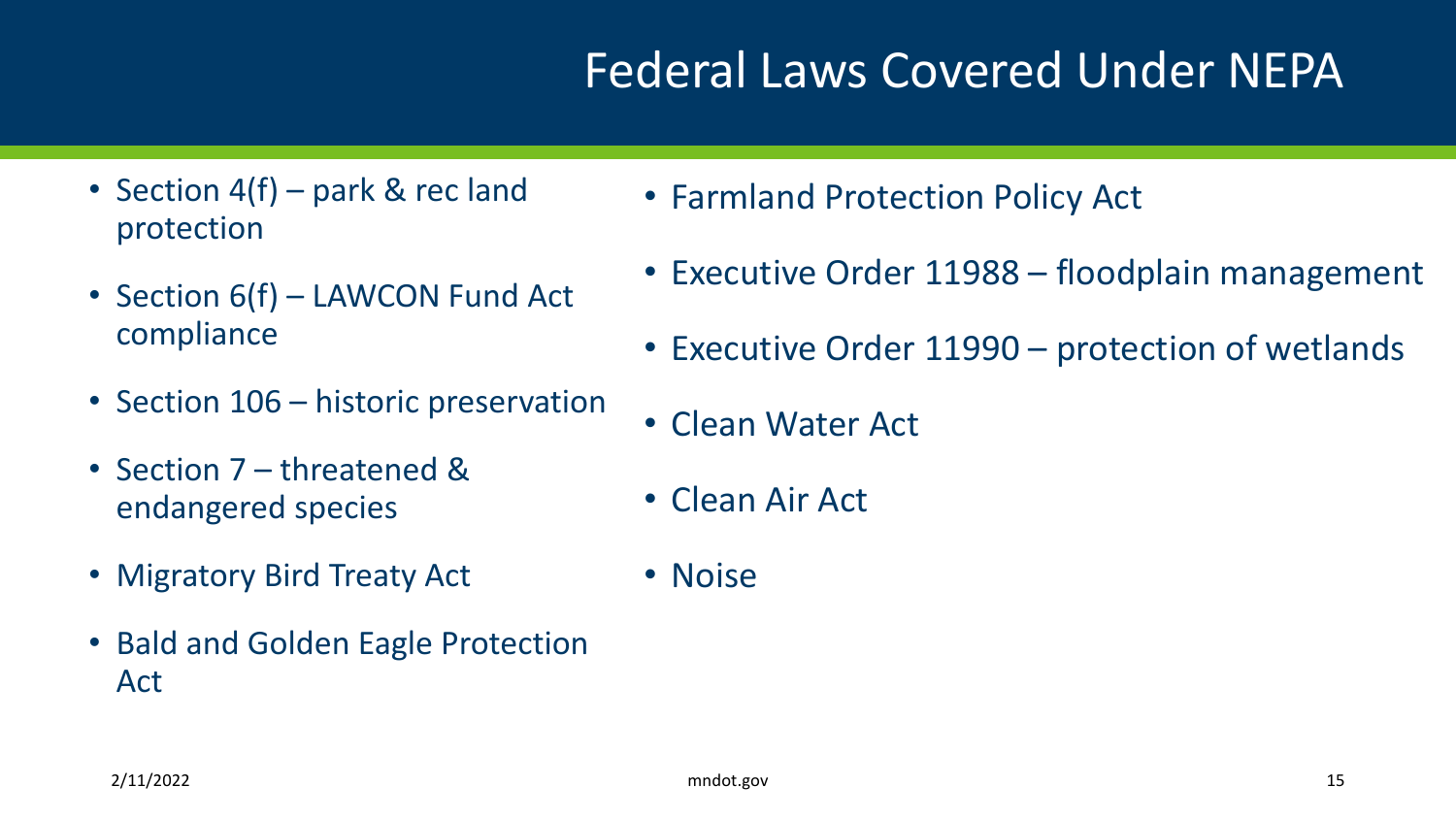## Design Study

- A PM includes a Design Study, which consists of:
	- Design Standards
	- Design Elements
	- Design Exceptions, if any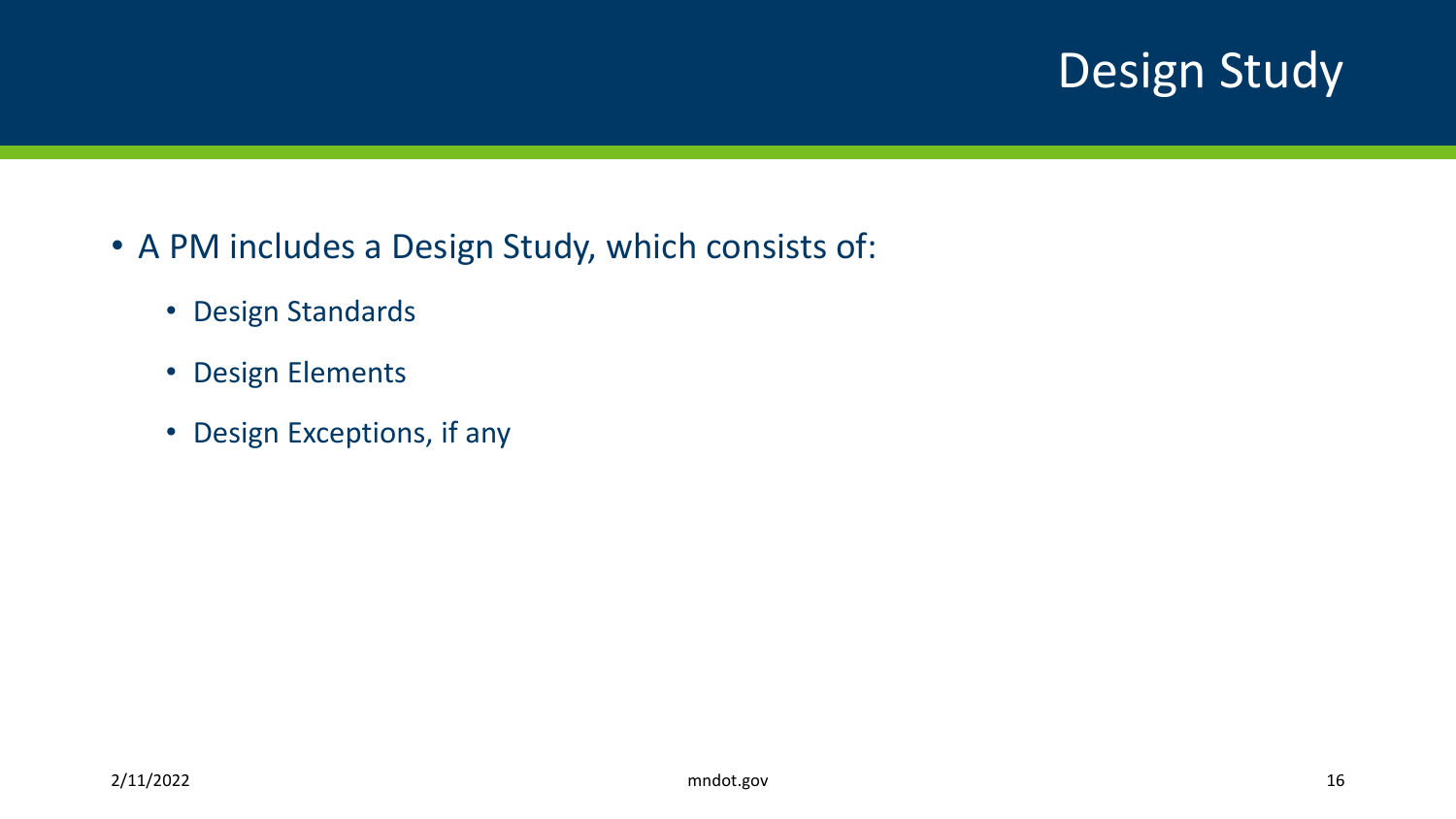### Design Exceptions & Variances

- Design exceptions
	- When federal funds are used on a project, a design exception is required for those design elements that do not meet State Aid standards
	- Justification is typically submitted with PM document and processed by the State Aid Project Development Engineer
- Variances
	- When State Aid funds are used on a project, a variance is required for those design elements that do not meet State Aid standards
	- Variance procedures include a peer review by a Variance Committee
- Both a design exception and variance might be needed on a project depending on the funding on the project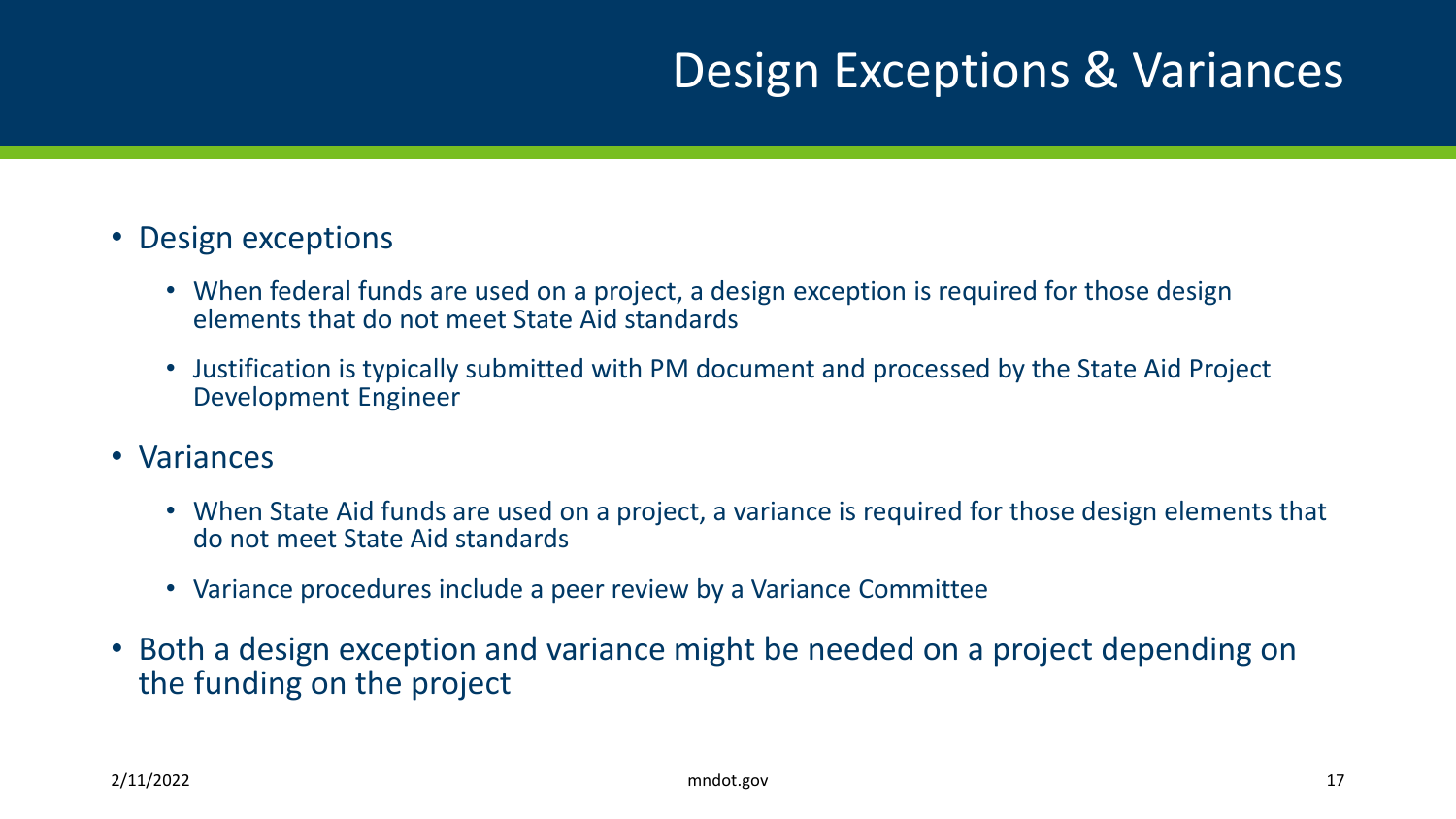## Right of Way (ROW)

- What is it?
	- Land required for a transportation improvement project (roadway construction or reconstruction, modal facility or communications facility)
- Various types of ROW that are acquired include:
	- Fee title full taking
	- Permanent easement taking for a specific use
	- Temporary easement temporary taking for working space
	- Access rights to access private property
	- Others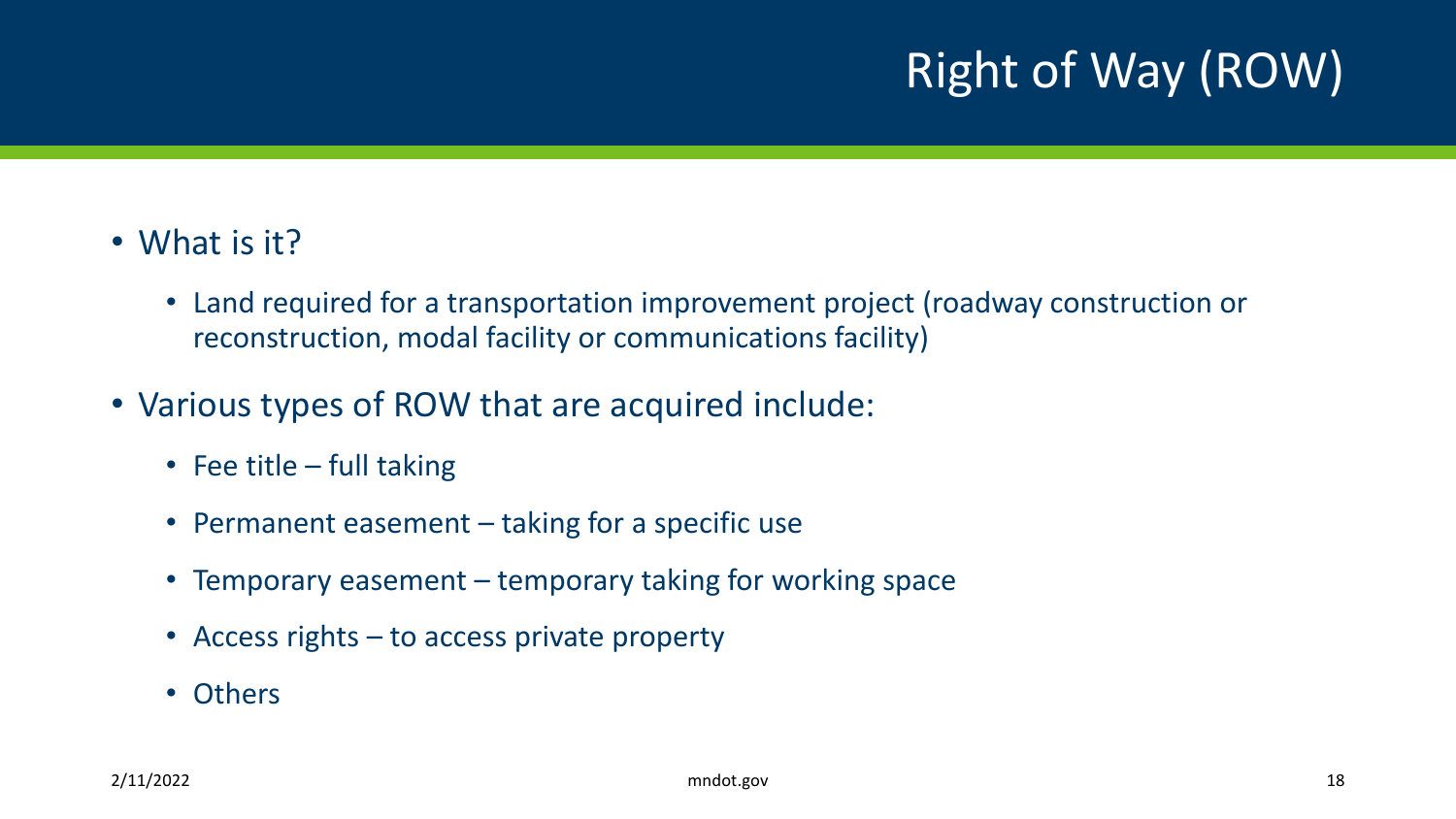#### Uniform Relocation Act

- Minnesota Statutes Sections 117.51 and 117.52 require "acquiring authorities" to meet the provisions of federal law entitled *The Uniform Relocation and Real Property Acquisition Policies Act of 1970*, as amended (also known as The Uniform Relocation Act), together with those regulations which implement The Uniform Relocation Act. Conformance with applicable federal policies and regulations are therefore required on *all city and county acquisitions*, regardless of funding sources.
- More guidance can be found on FHWA website [\(https://www.fhwa.dot.gov/real\\_estate/local\\_public\\_agencies/lpa\\_guide/\)](https://www.fhwa.dot.gov/real_estate/local_public_agencies/lpa_guide/) and in State Aid Manual ([http://www.dot.state.mn.us/stateaid/manual.html\)](http://www.dot.state.mn.us/stateaid/manual.html), Chapter 5.2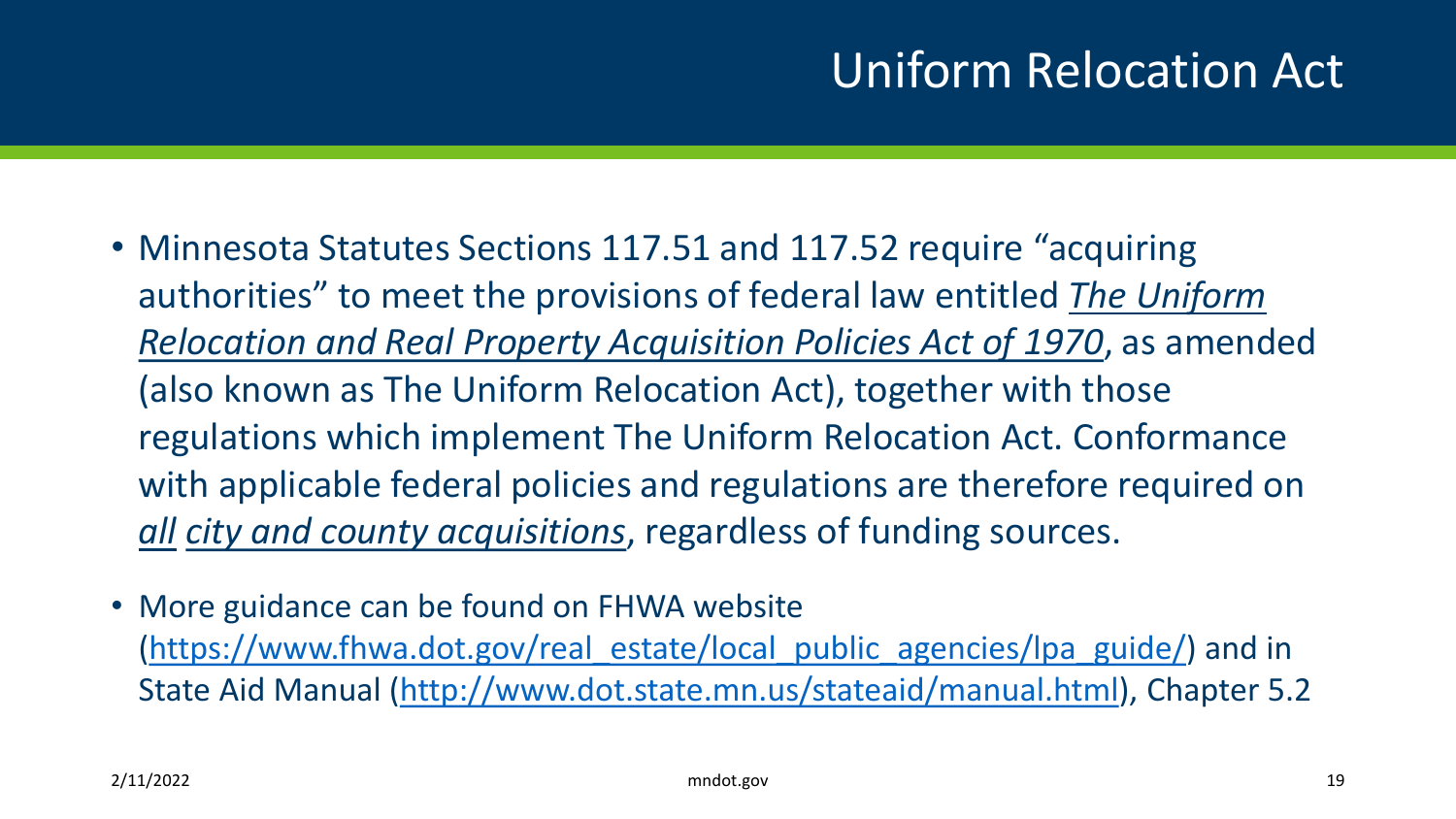#### **Federal Aid Letting Timeline**



PROJECT MEMO | PLAN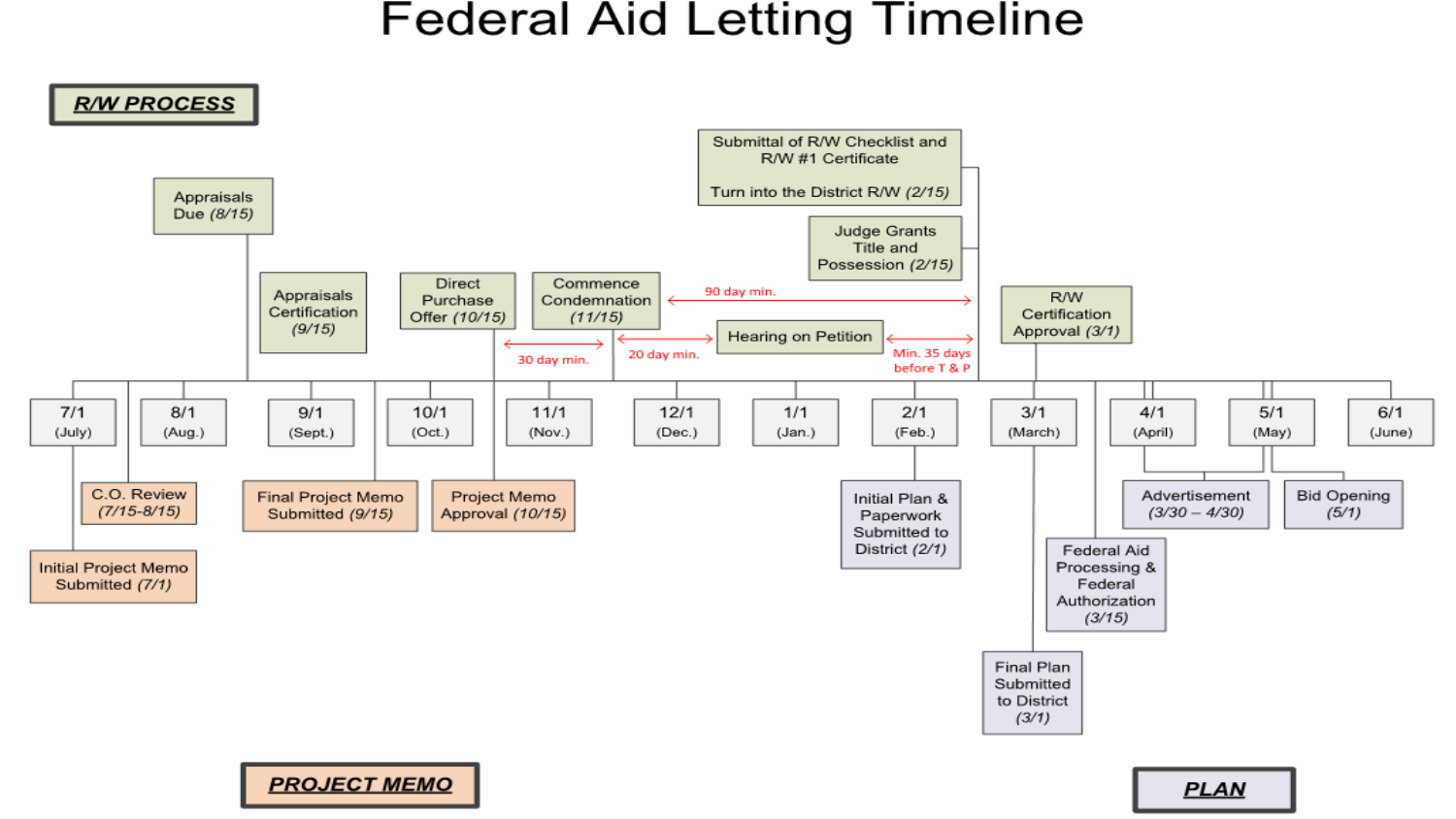#### ROW Certification Requirements

- Prior to federal authorization, the acquiring agency must furnish suitable evidence that:
	- It has acquired the right to occupy and use all right of way required for the construction of the project
	- All property owners have been paid
	- Plans show right of way limits
	- A Right of Way Certificate No. 1 or a Right of Way Certificate No. 1-A, as appropriate for the project, is on file in the State Aid Division office prior to authorization to advertise for bids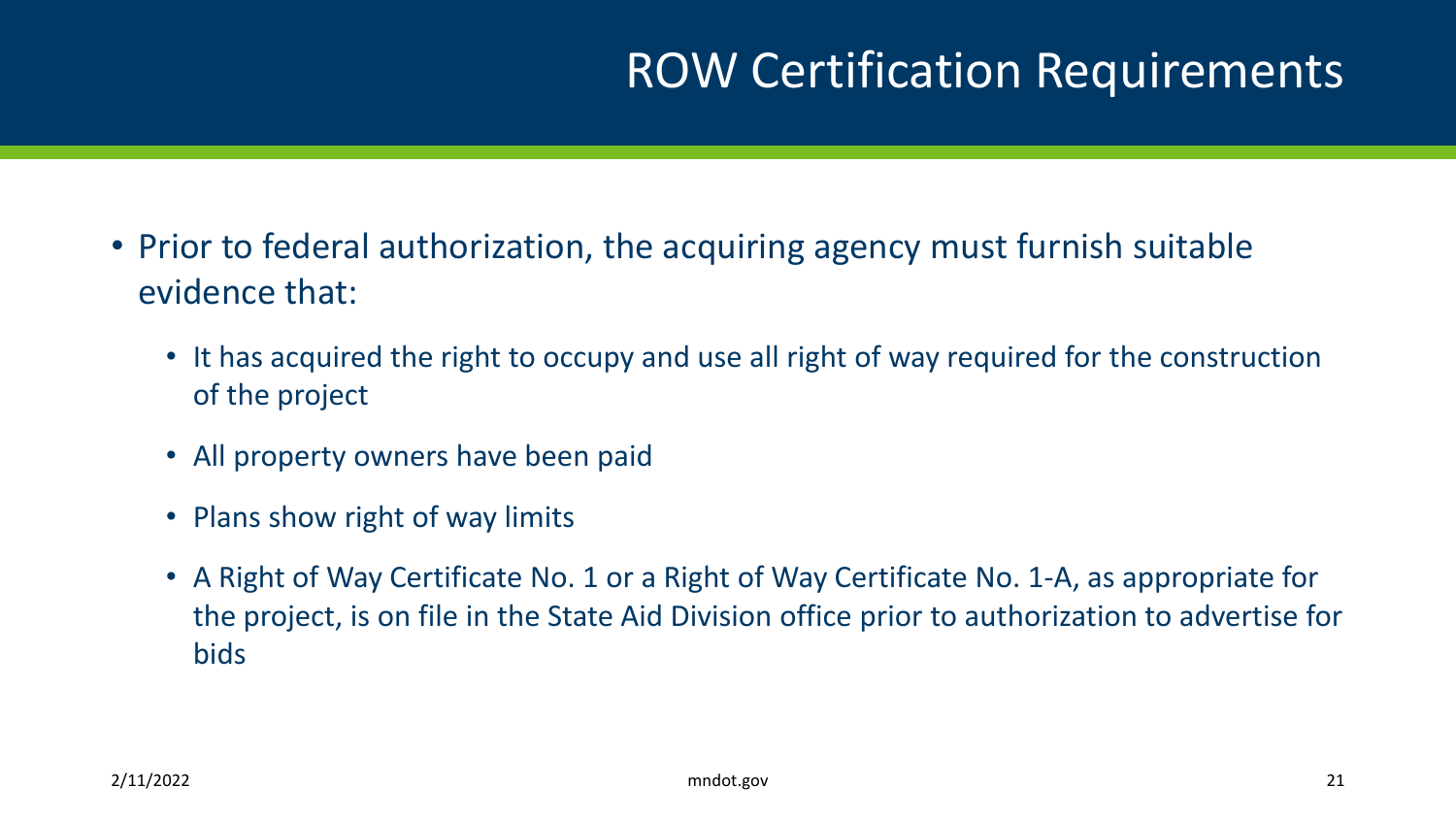

- Hold
- Hold 2
- Hold 3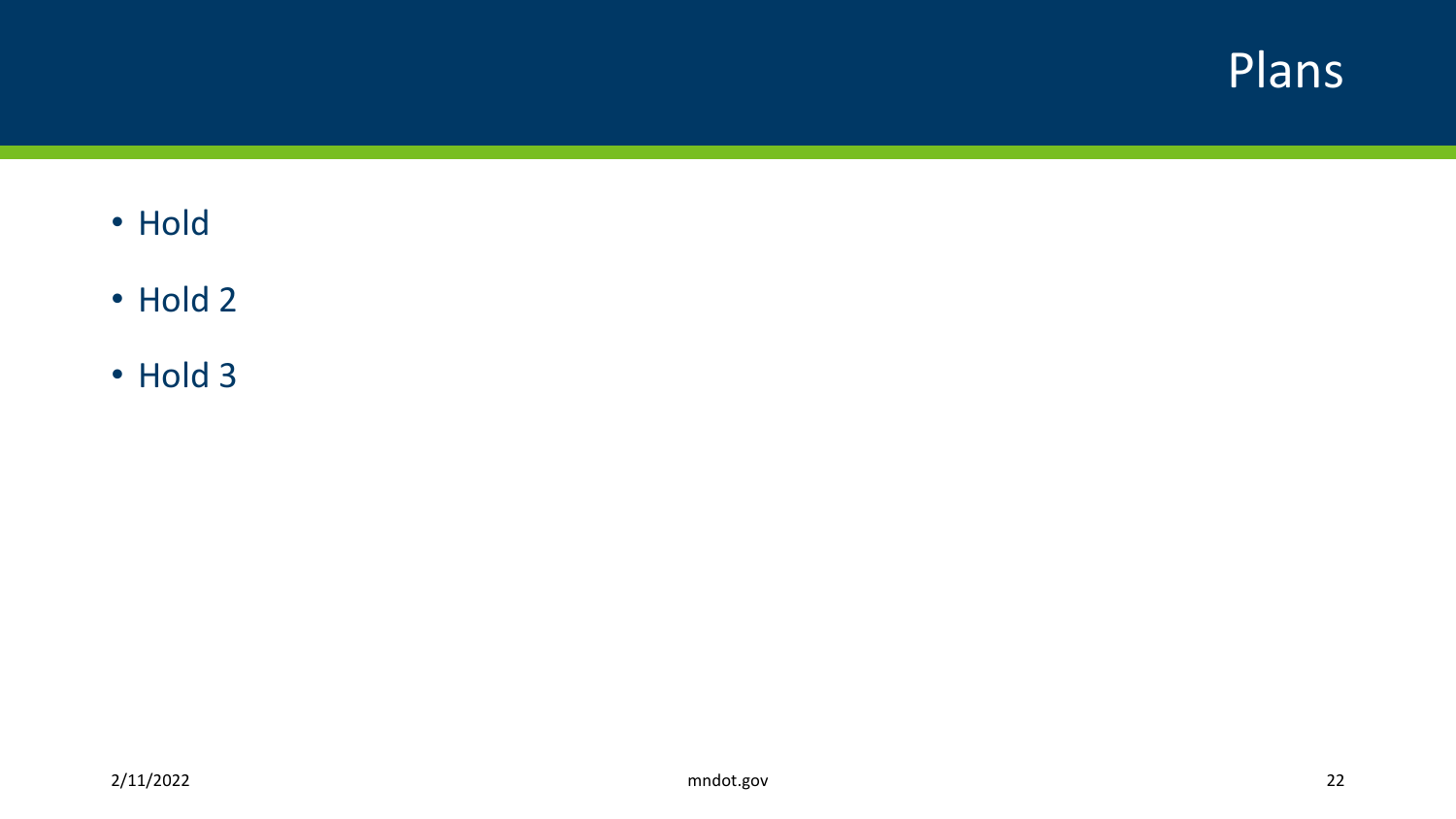## Specifcations

- Hold
- Hold 2
- Hold 3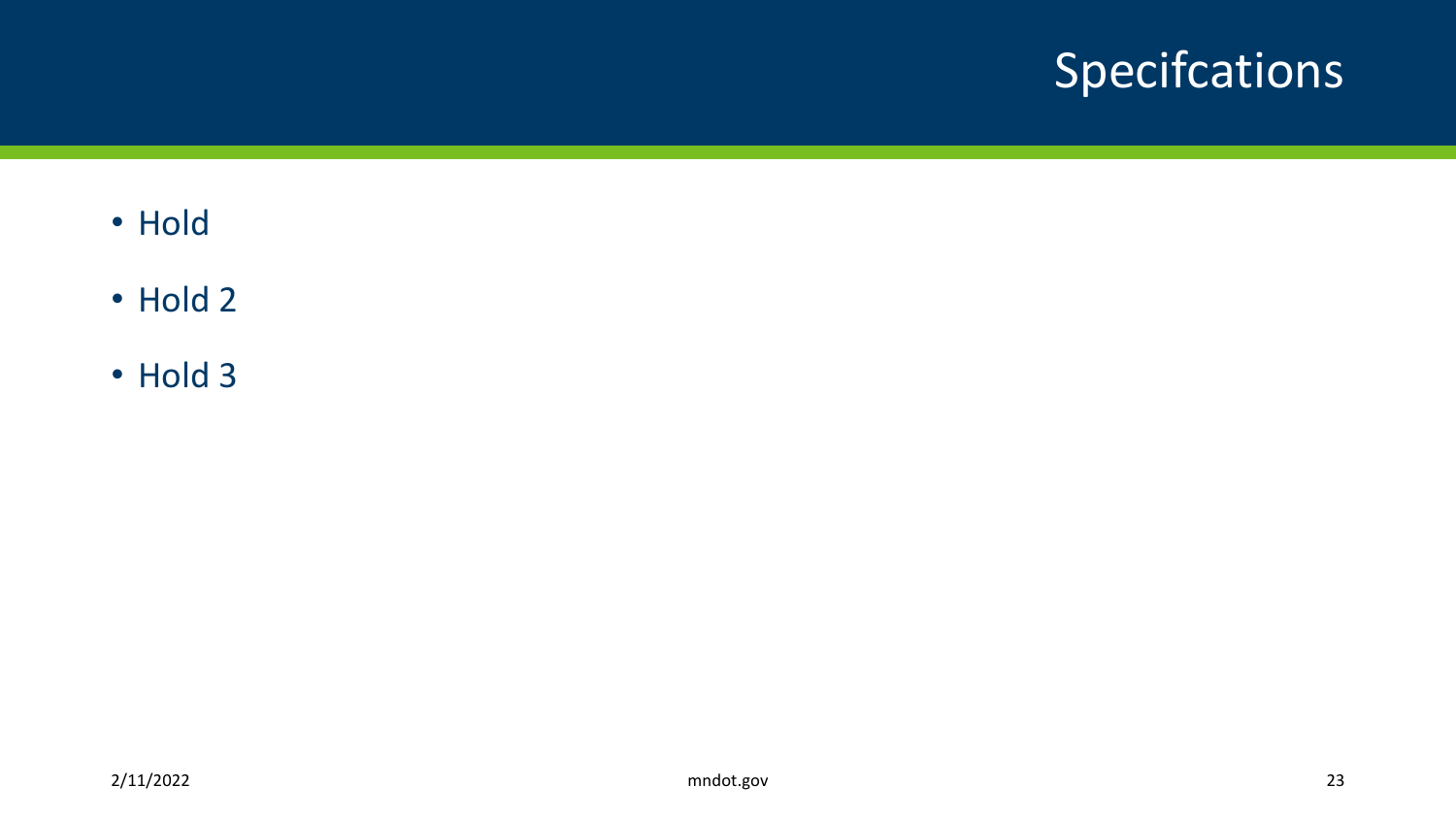#### OCR Goals

- Hold
- Hold 2
- Hold 3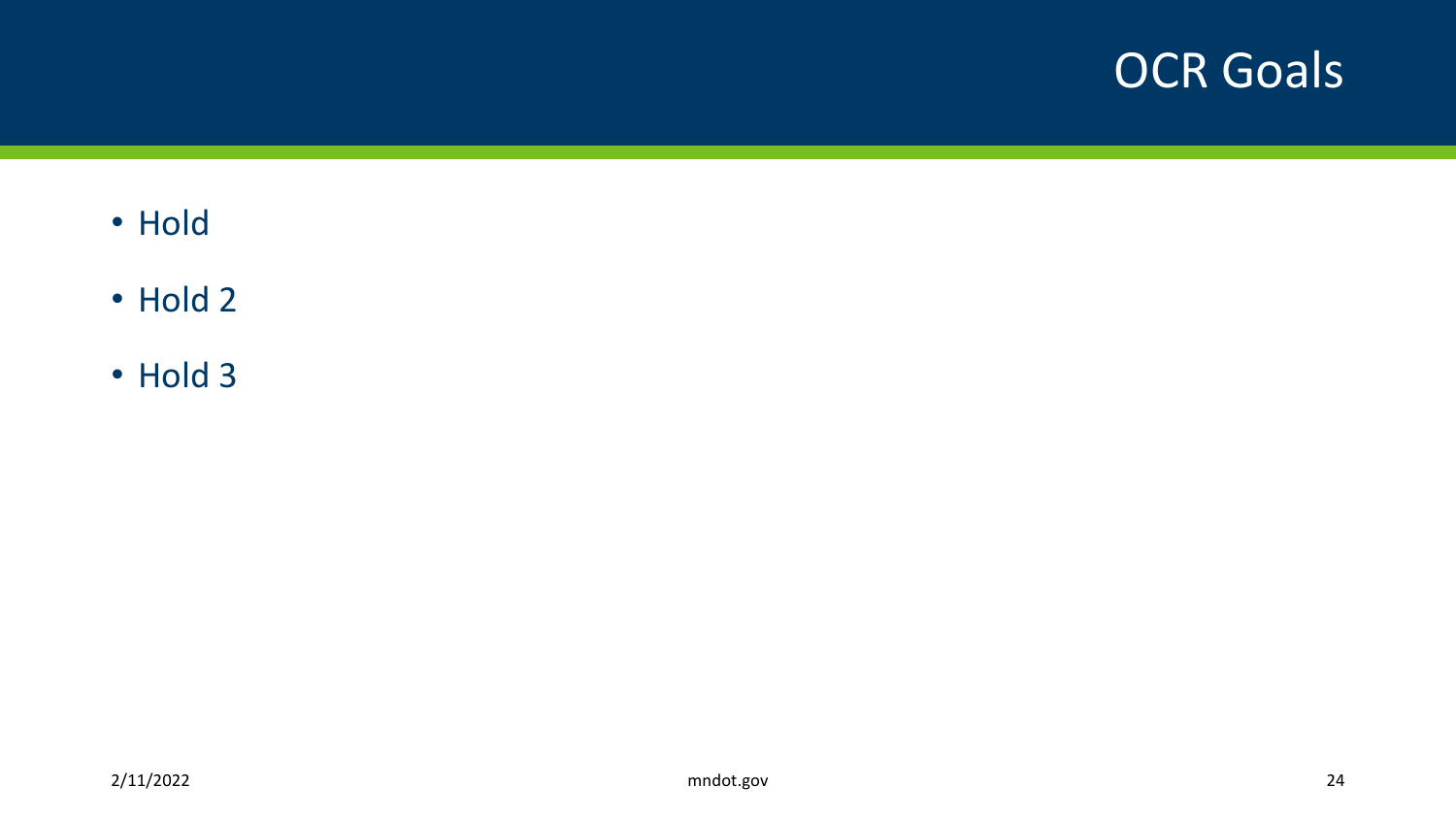### What is Needed Prior to Federal Authorization?

- Approved environmental document
- Approved Public Interest Findings (PIFs), if any
- Permits
- Approved ROW Certificate #1 or #1-A
- Engineer's Estimate
- Approved Plans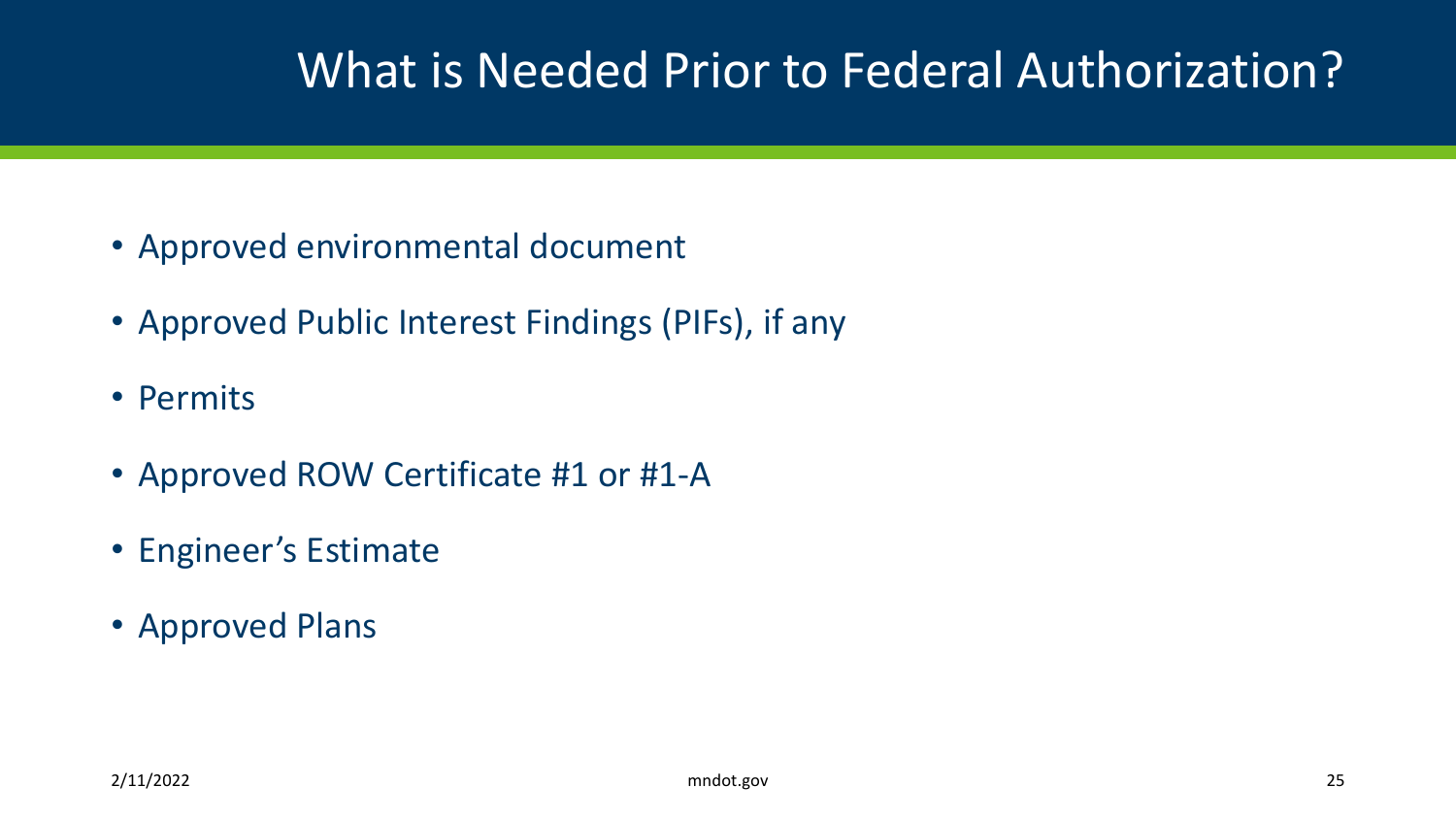## Public Interest Findings (PIFs)

- PIFs document that a deviation from Federal statutory or regulatory requirements is in the public interest
- Types of PIFs that are processed by State Aid
	- Design or inspection work by local forces (with federal fund reimbursement)
	- Construction work by local forces
	- Purchasing items competitively and installing them with local forces
- Force Account agreement may also be needed along with PIF if federal fund reimbursement is requested for work done by someone other than the contractor (local forces, utility/railroad forces) or for local agency furnished items. Agreement usually executed after authorization.
- [PIF templates available on State Aid website: http://www.dot.state.mn.us/stateaid/plans-](http://www.dot.state.mn.us/stateaid/plans-forms.html) forms.html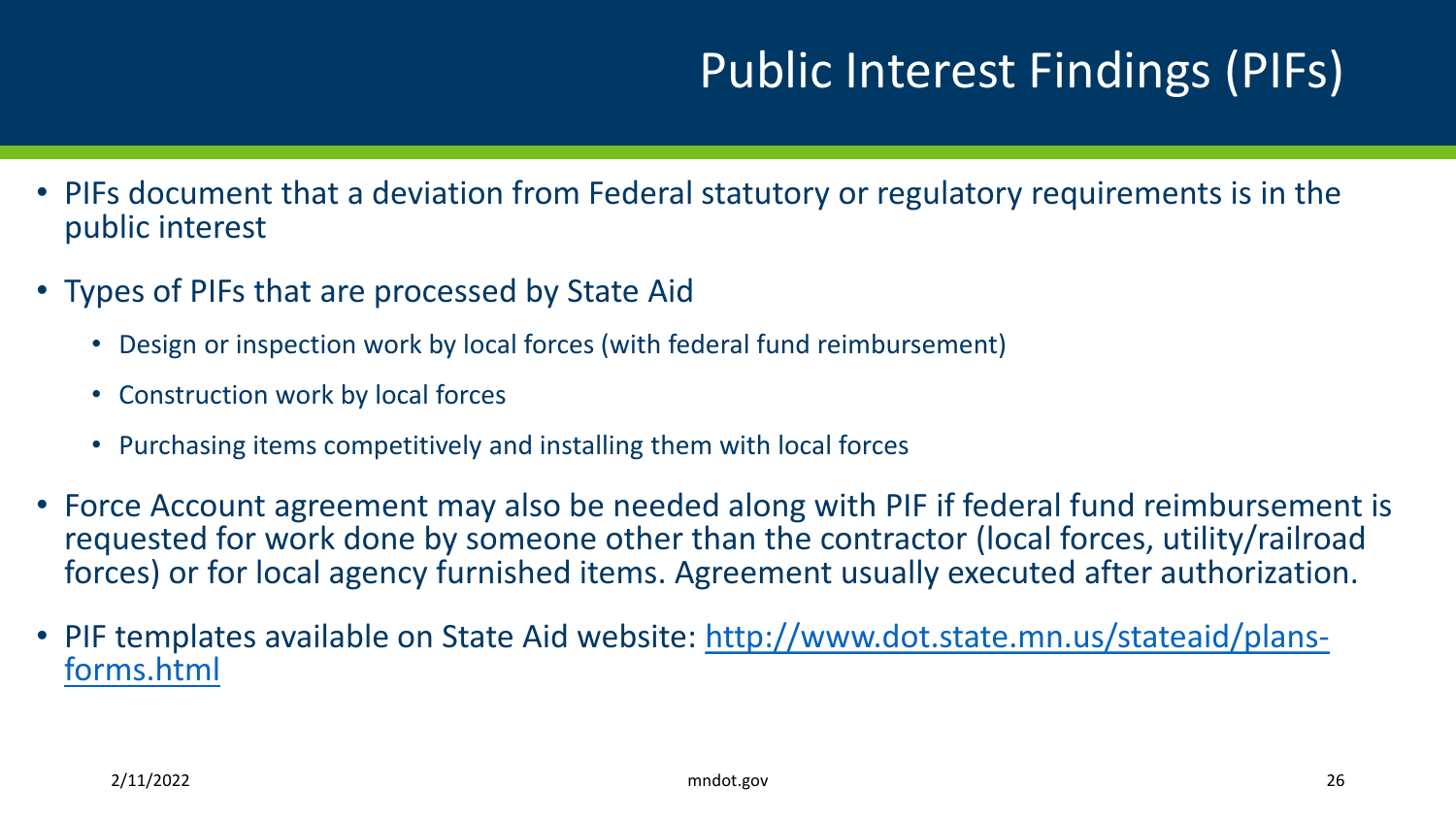#### Permits

- Submit any permits necessary for the project with plan submittal
	- USACE Section 404
	- DNR Water Permit
	- MPCA NPDES Permit
	- Watershed District Permit
	- WCA/BWSR Permit
	- Railroad Permits
	- MnDOT LUP
	- Others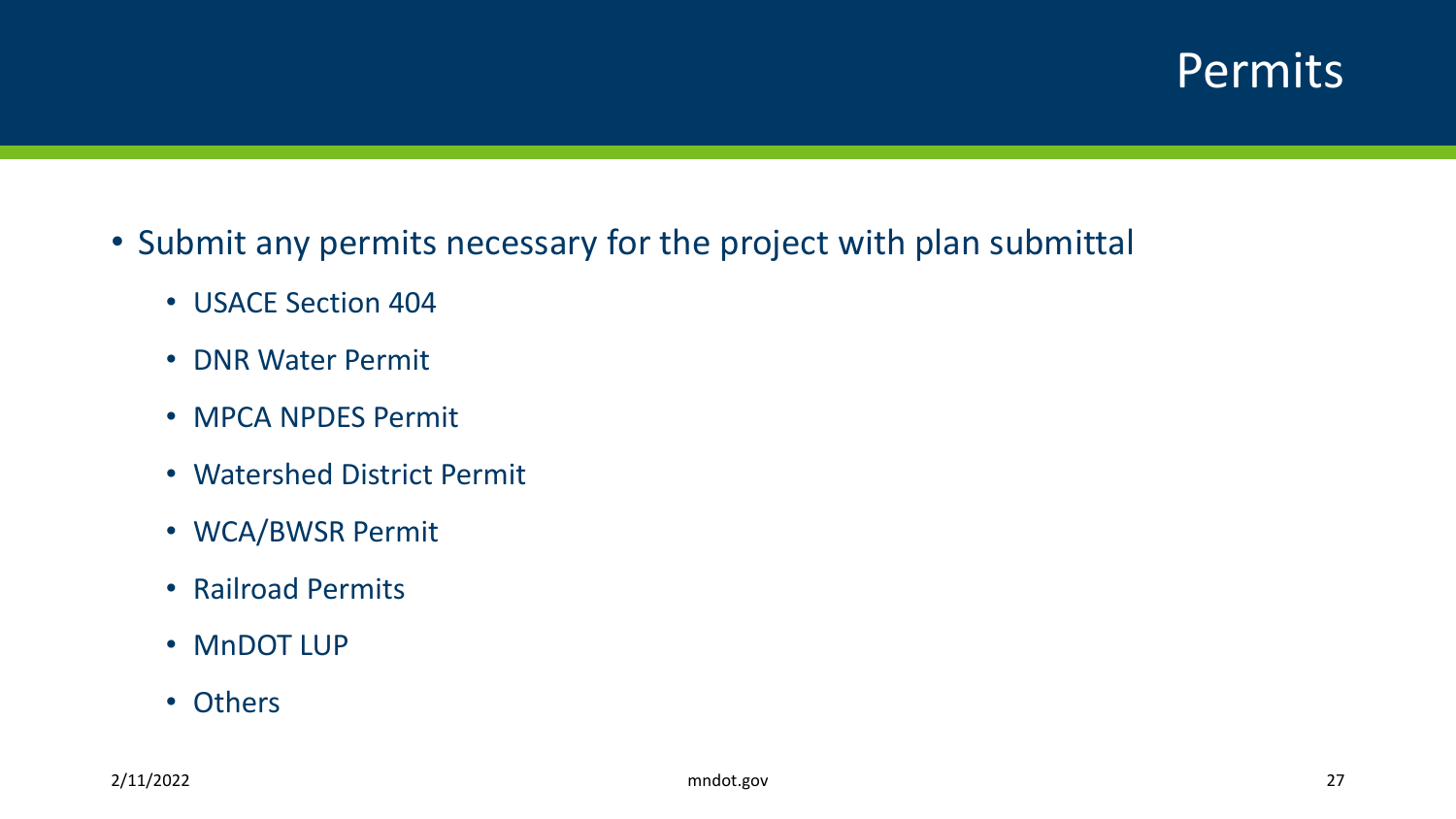## Engineer's Estimate

- Used as a benchmark for analyzing bids
- Should be done in an Excel spreadsheet
- Submit to State Aid along with plan submittal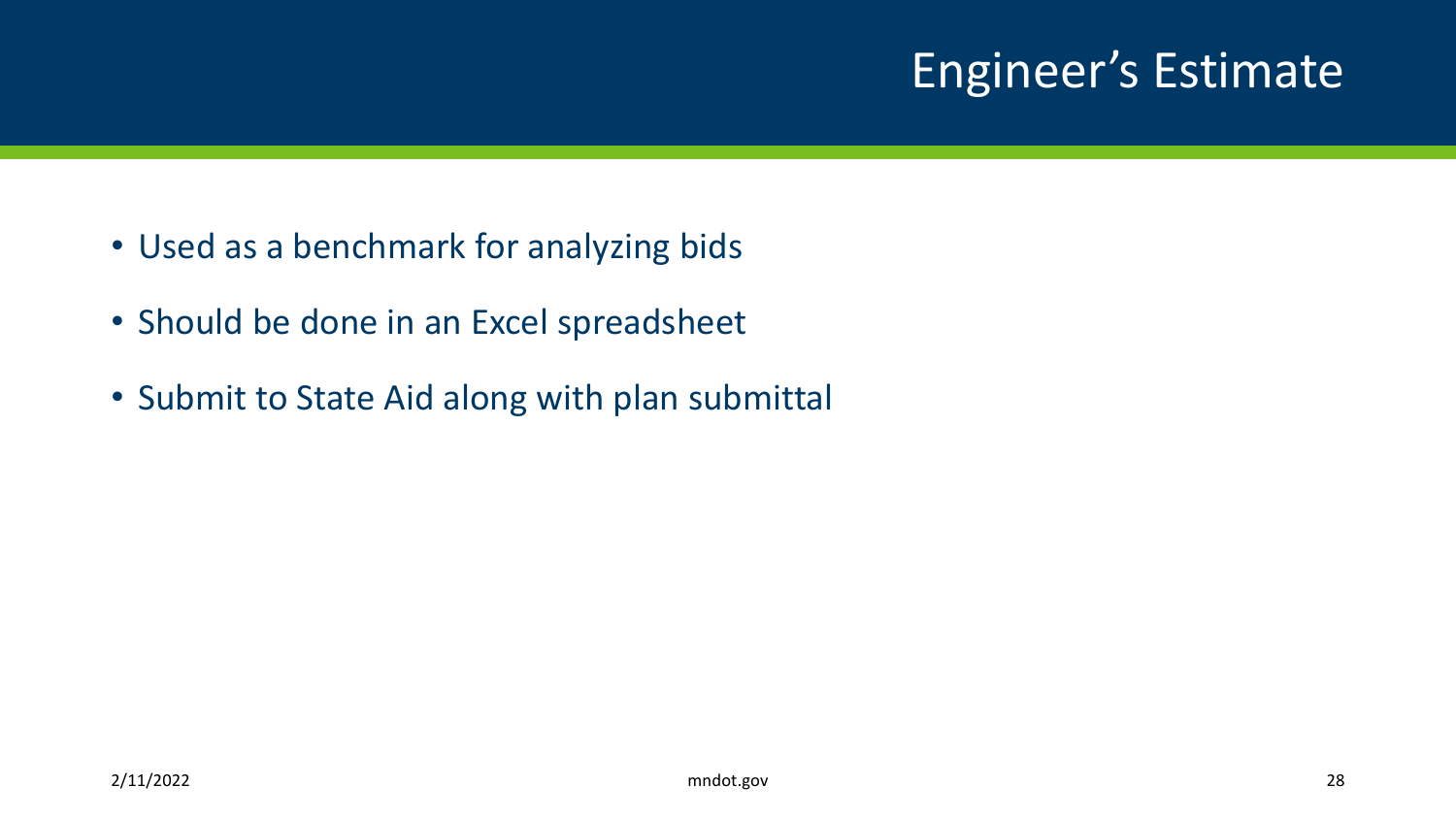### Plan Submittal Package

- Completed Plan
- Engineer's Estimate
- Project Description very plan, project memo and STIP description essentially match
- Plan Review Checklist
- Request for Lab Services Form
- ROW Certificate #1 or #1-A
- Working Days Computation or Project Completion by Date
- Permits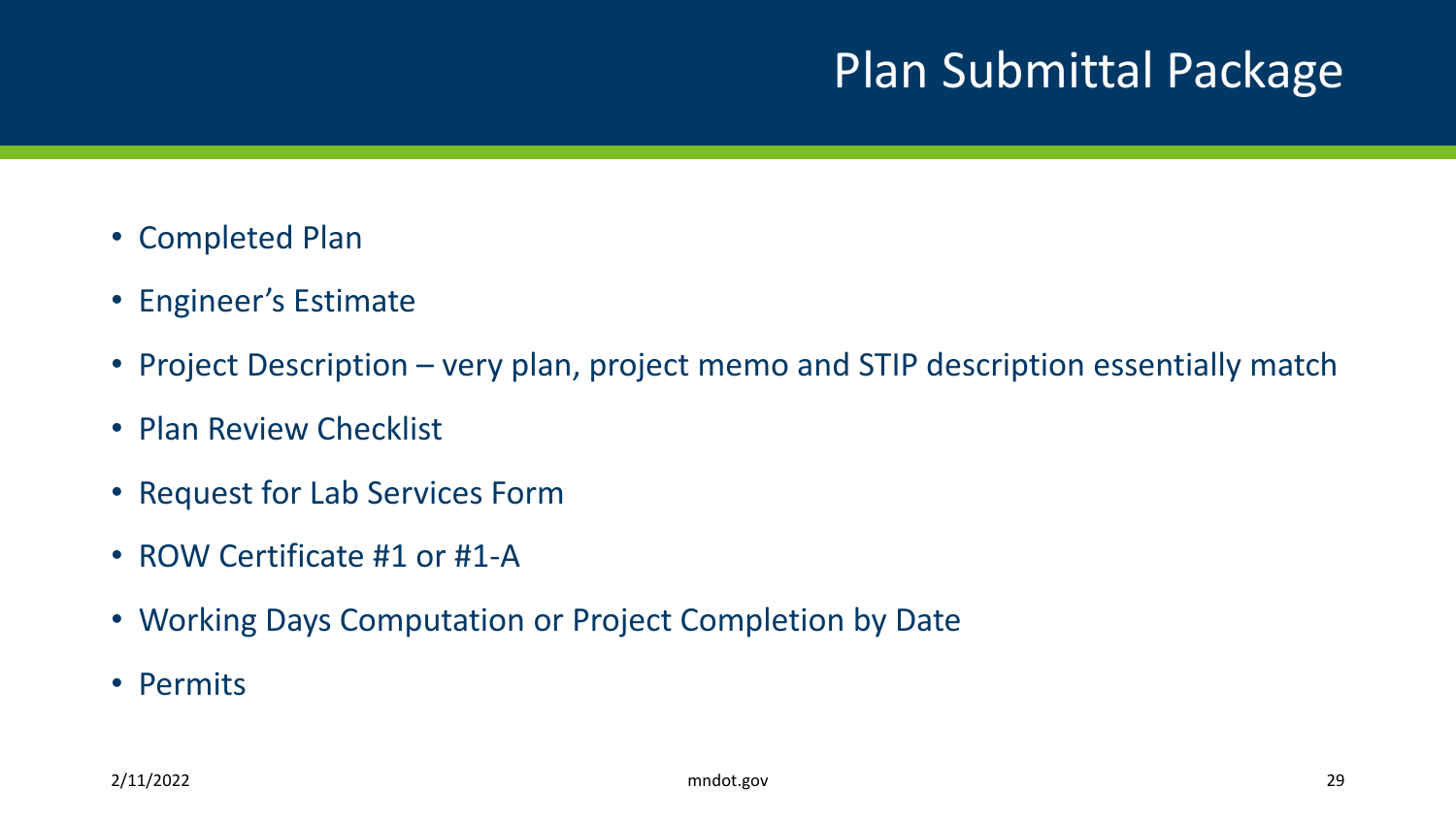#### Bid Date and Advertisement

- Hold
- Hold 2
- Hold 3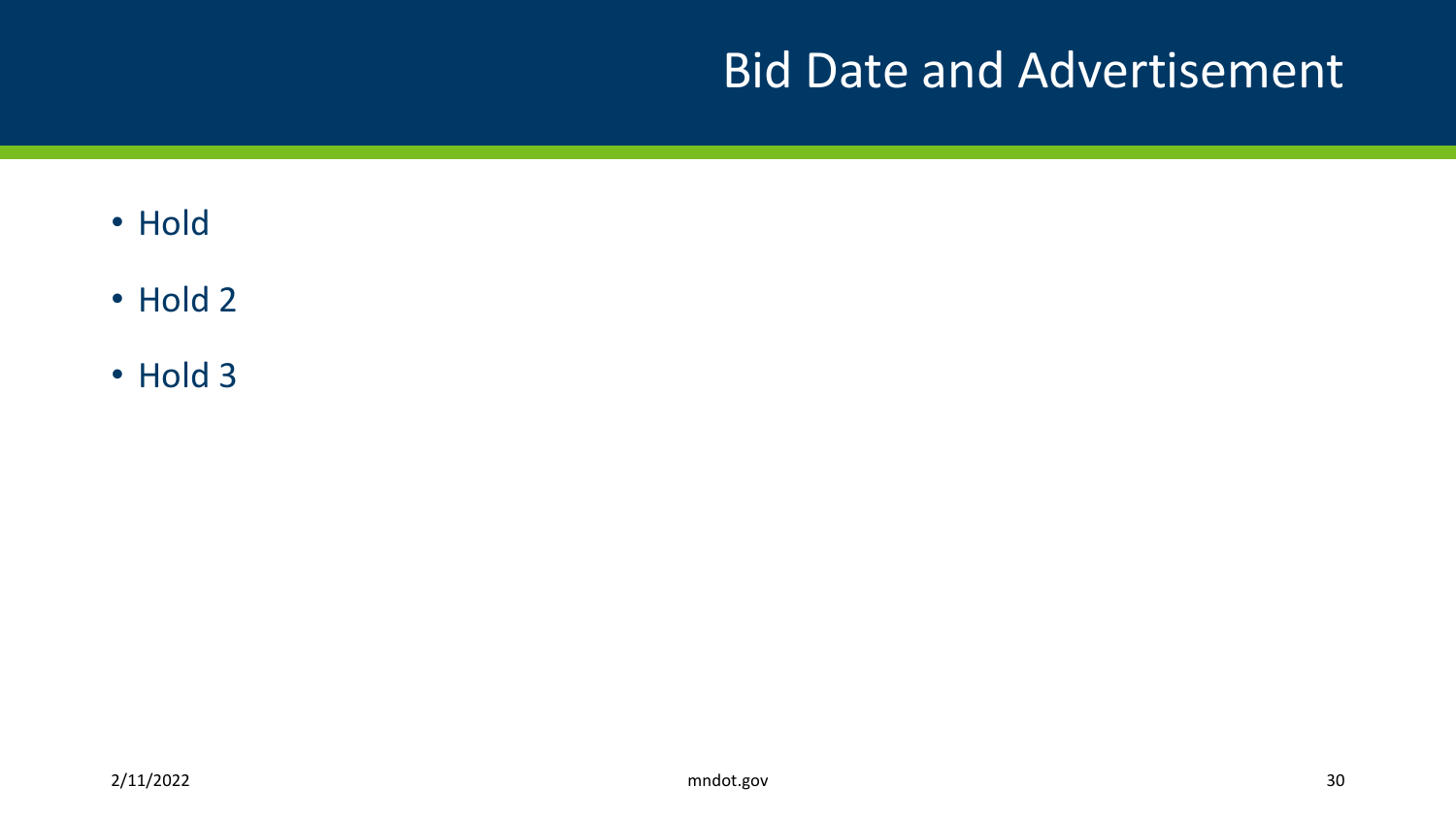## Letting Date and Award

- Hold
- Hold 2
- Hold 3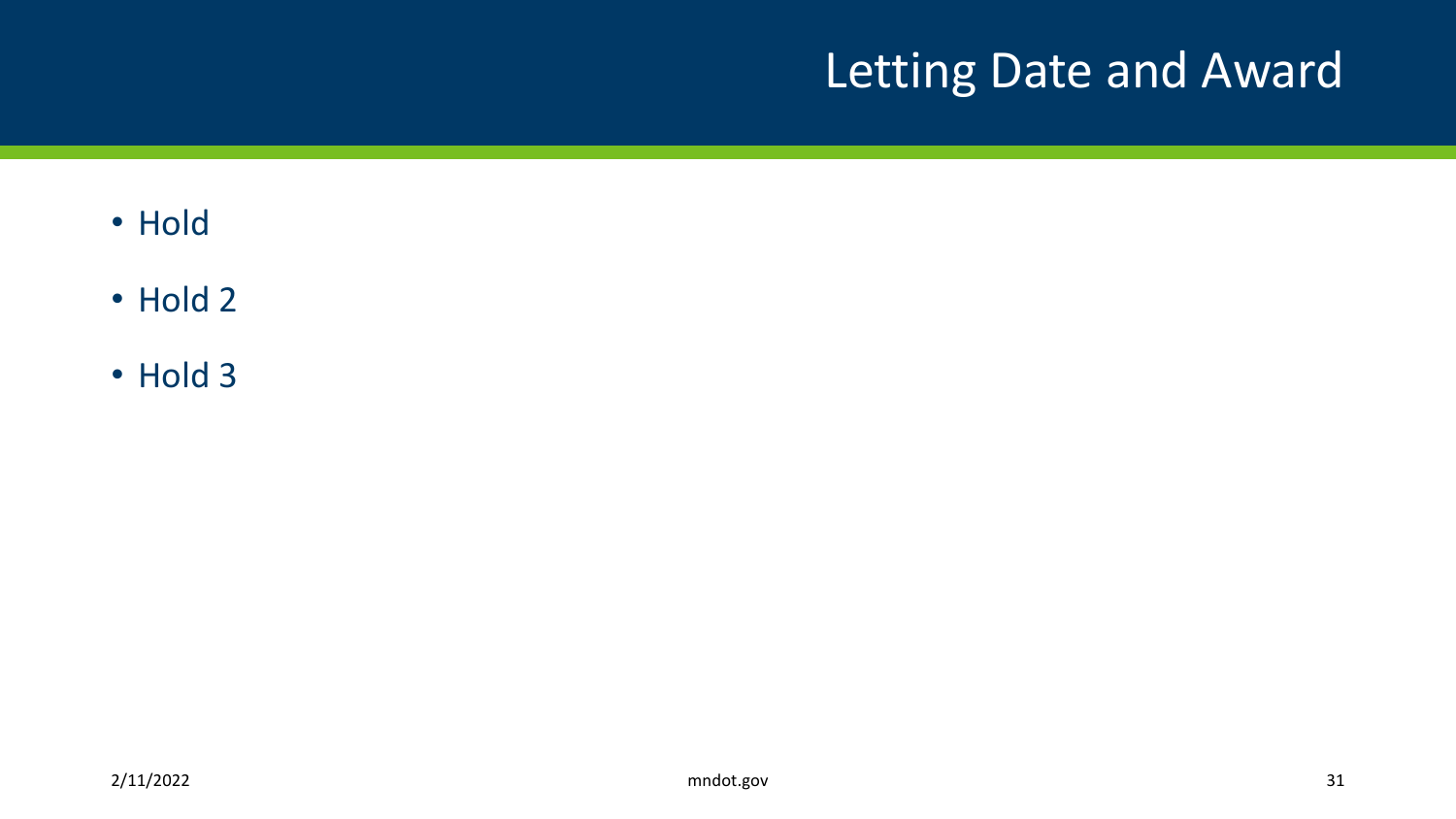#### Construction

- Hold
- Hold 2
- Hold 3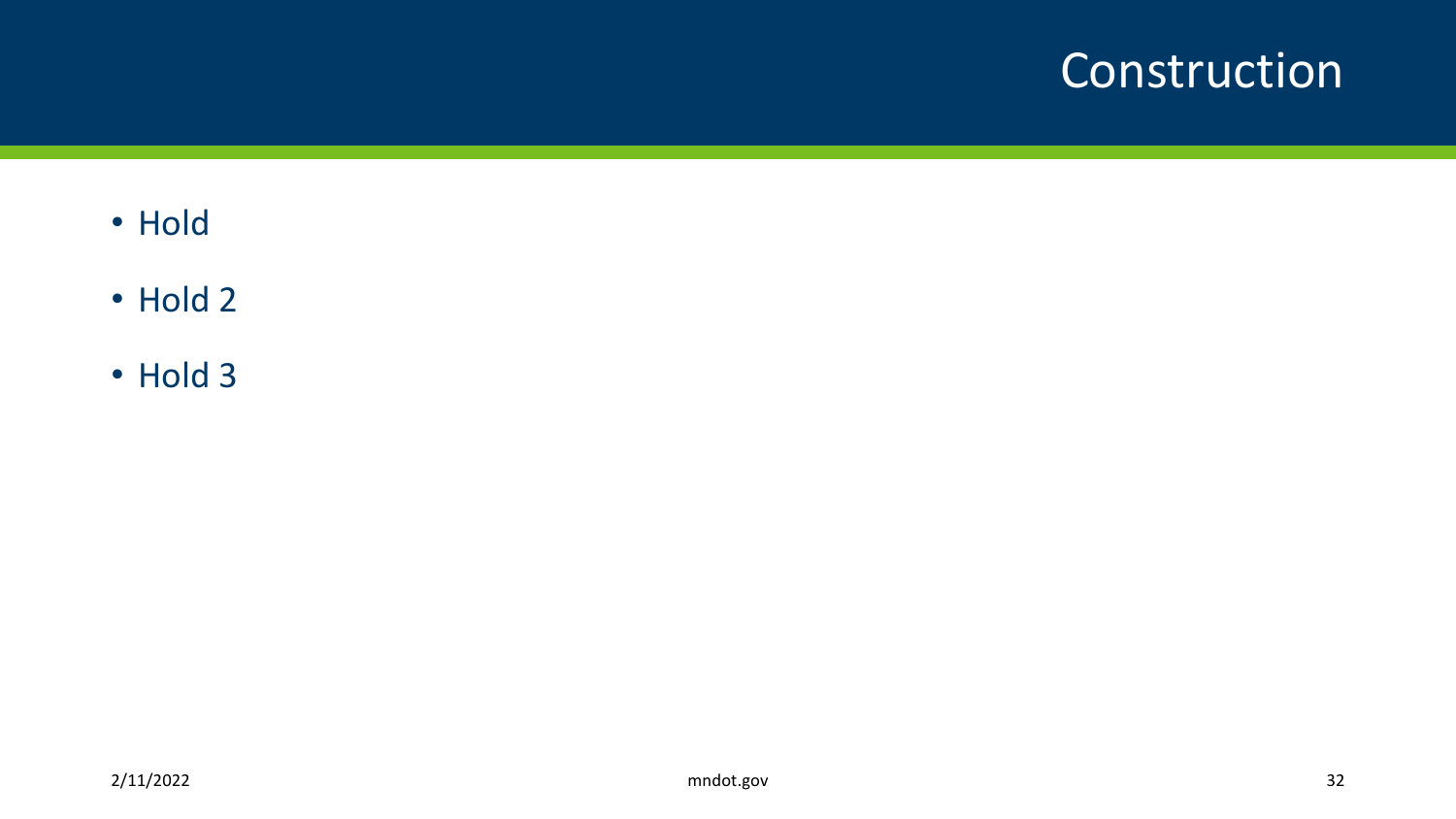#### Finance

- Hold
- Hold 2
- Hold 3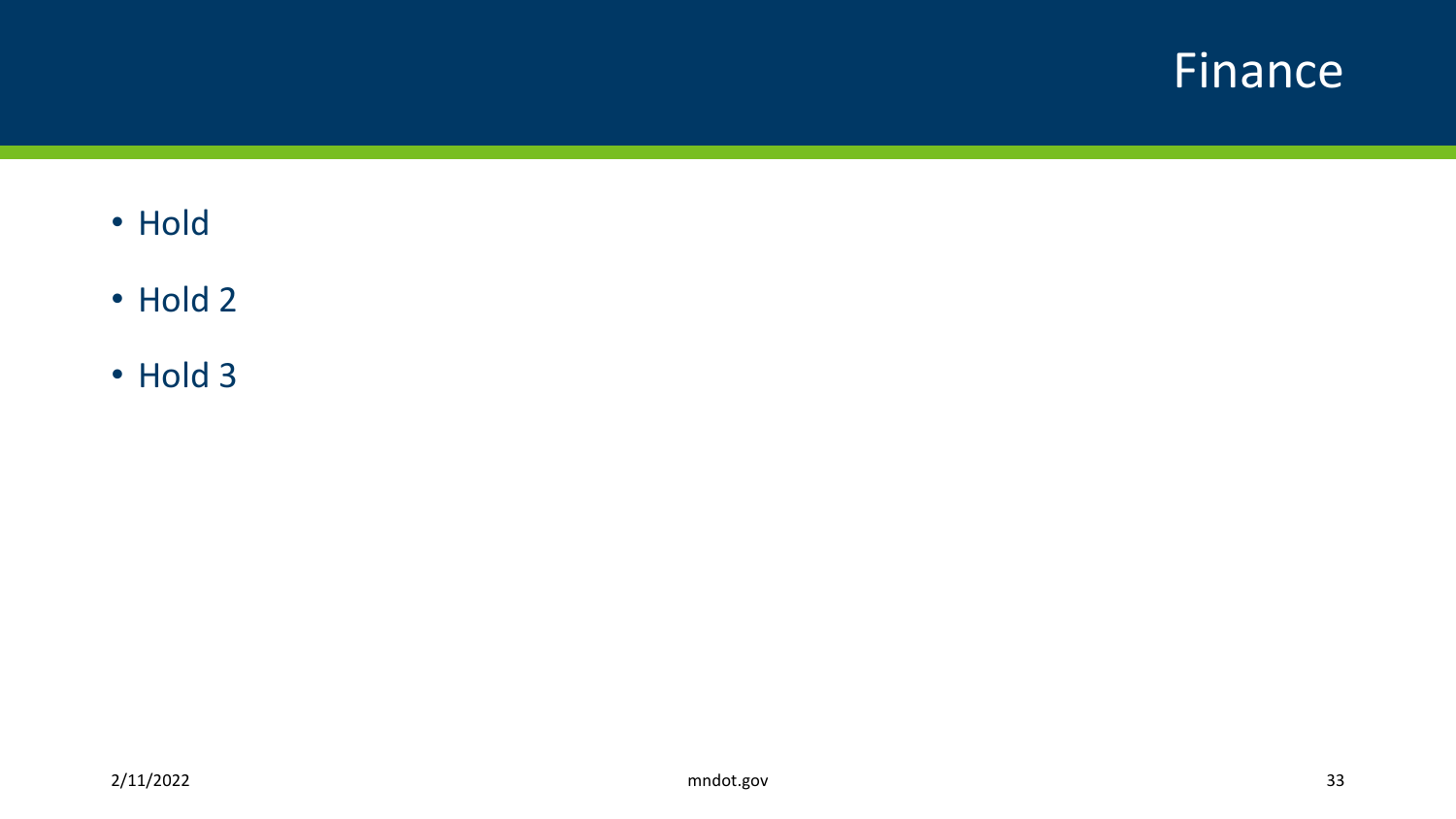

#### Common Problems

Jack Corkle - WSB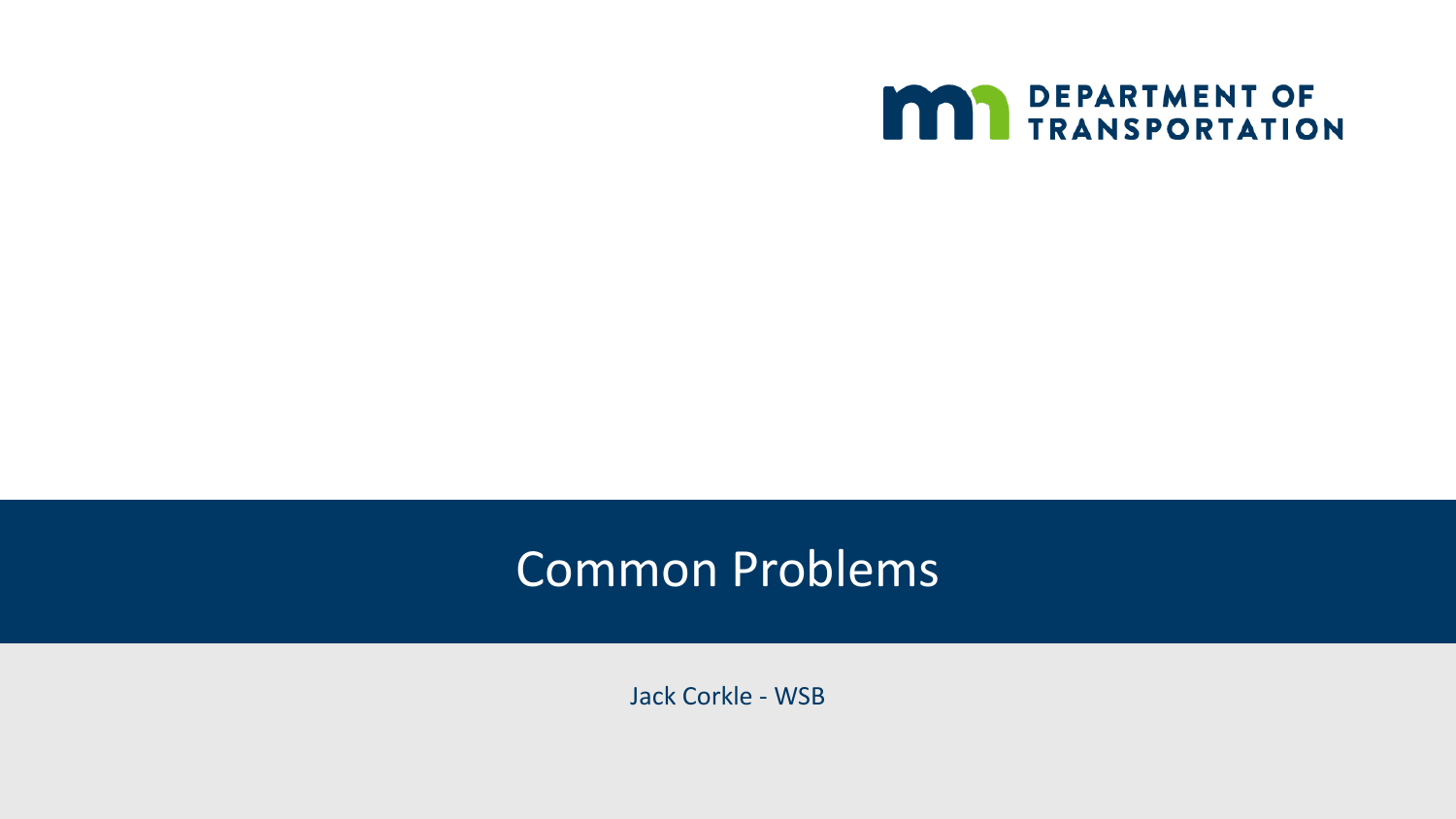#### Common Problems

#### • Timelines

- The federal process has a lot of steps and they take some time
- Railroad coordination is complicated and is slow early coordination is essential
- Funding
	- Matching dollars cannot match federal dollars with federal dollars
	- Correct funding pots/matches
- Adding local work
	- Is it something you want to federalize?
	- Incorporate early in the process if doing so.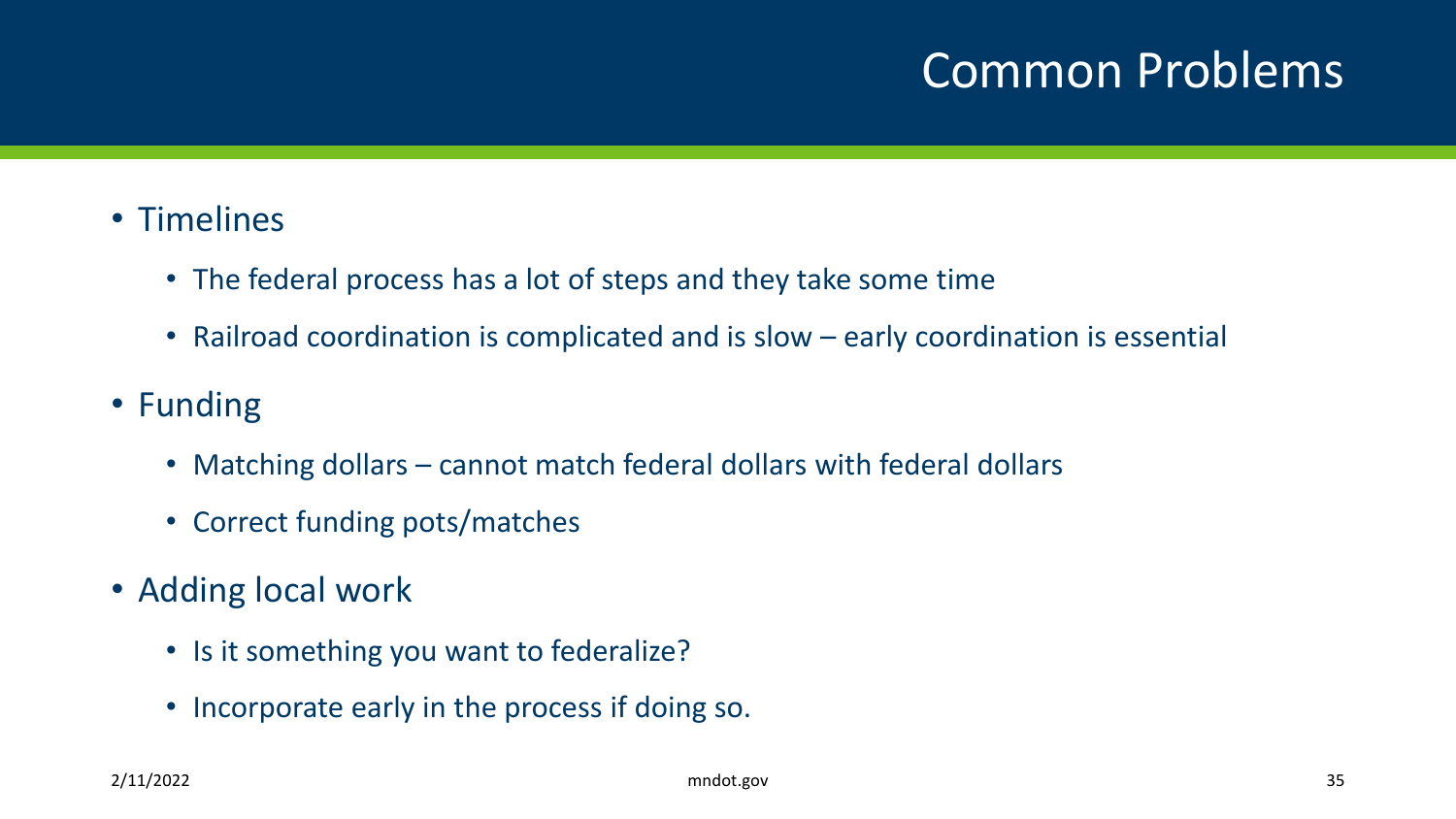#### Common Problems

- Useful life
	- Funding should be used for long-term improvements life expectancy on federal dollars
- Specifications
	- Federal funding has design requirements that must be met projects must meet these standards
- Is it worth it?
	- Make sure dollars at least cover costs